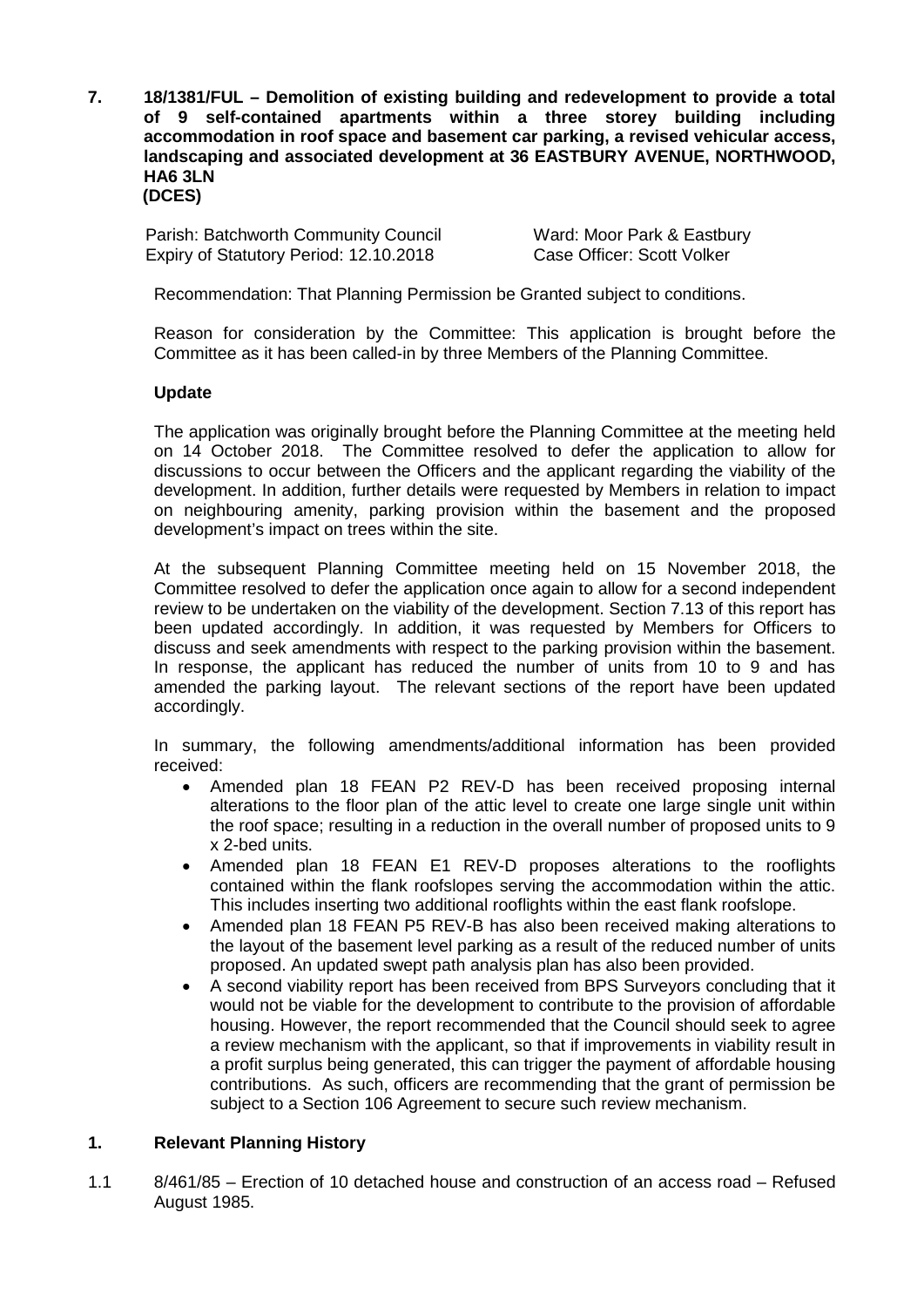# **2. Description of Application Site**

- 2.1 The application site comprises a large detached dwellinghouse located on the south-west side of Eastbury Avenue. The surrounding area is characterised by suburban development in the form of flatted developments and detached dwellings which sit side by side on relatively large plots. Within the immediate context, the application dwelling is positioned between 34 and 38 Eastbury Avenue which are both detached dwellings on a relatively uniform front building line.
- 2.2 There are residential dwelling located to the rear of the site which are located on The Marlins, which is a gated private cul-de-sac that serves eight detached dwellings set within relatively sylvan grounds.
- 2.3 The application dwelling is of red-brick exterior set back approximately 20 metres from Eastbury Avenue. The dwelling has a pitched roof with a forward projecting two storey hipped projection and an attached garage along the north-west flank. To the rear, the dwelling has not been previously extended but does have a canopy projection.
- 2.4 The land levels slope up gradually in a south-east to north-west direction and as a result 38 Eastbury Avenue is set on a higher land level than the application dwelling and 34 Eastbury Avenue is positioned at a lower level. Both neighbouring properties are two storey detached dwellings, built in close proximity to the flank boundaries of the application site.
- 2.5 The frontage of the application site comprises of a large gravel driveway providing offstreet parking for at least four vehicles and an area laid to lawn. The frontage of the site is enclosed by evergreen hedging of varying height.
- 2.6 To the rear the garden is of a modest size measuring approximately 750sq. metres; and is well enclosed by dense vegetation in the form of evergreen hedging and mature trees which screen views of neighbouring amenity. All trees within the site are protected by virtue of Tree Preservation Order 217.

# **3. Description of Proposed Development**

- 3.1 Full planning permission is sought for the demolition of the existing dwelling and the erection of a three-storey block with accommodation within the roofspace served by dormer windows to create 9 x 2-bed self-contained flats with the associated parking within basement level and associated landscaping.
- 3.2 The proposed residential block would be sited approximately 12–13 metres back from Eastbury Avenue; set in 2.5 metres from the boundary shared with 34 Eastbury Avenue and 2.4 metres from the shared boundary with 38 Eastbury Avenue. The building would have a three storey appearance with accommodation contained within the roofspace served by dormers within the front and rear roofslopes and rooflights to the flanks. The building would measure a maximum depth of 26 metres and width of 21 metres.
- 3.3 The building would have a flat roof with a total height of approximately 12.2 metres sloping down to an eaves height of 8.8 metres. To the front the building would have an Edwardian-style façade featuring brick pilasters, sash windows, with contrasting brick detailing below and rubbed brick arches above and rendered ground floor and stone detailing.
- 3.4 The flatted development would be served by a relocated access point from Eastbury Avenue positioned just off centre. The frontage would accommodate three parking spaces (1 visitor space) and a double width driveway leading to the undercroft basement parking which would be accessed under the eastern side of flatted development. The basement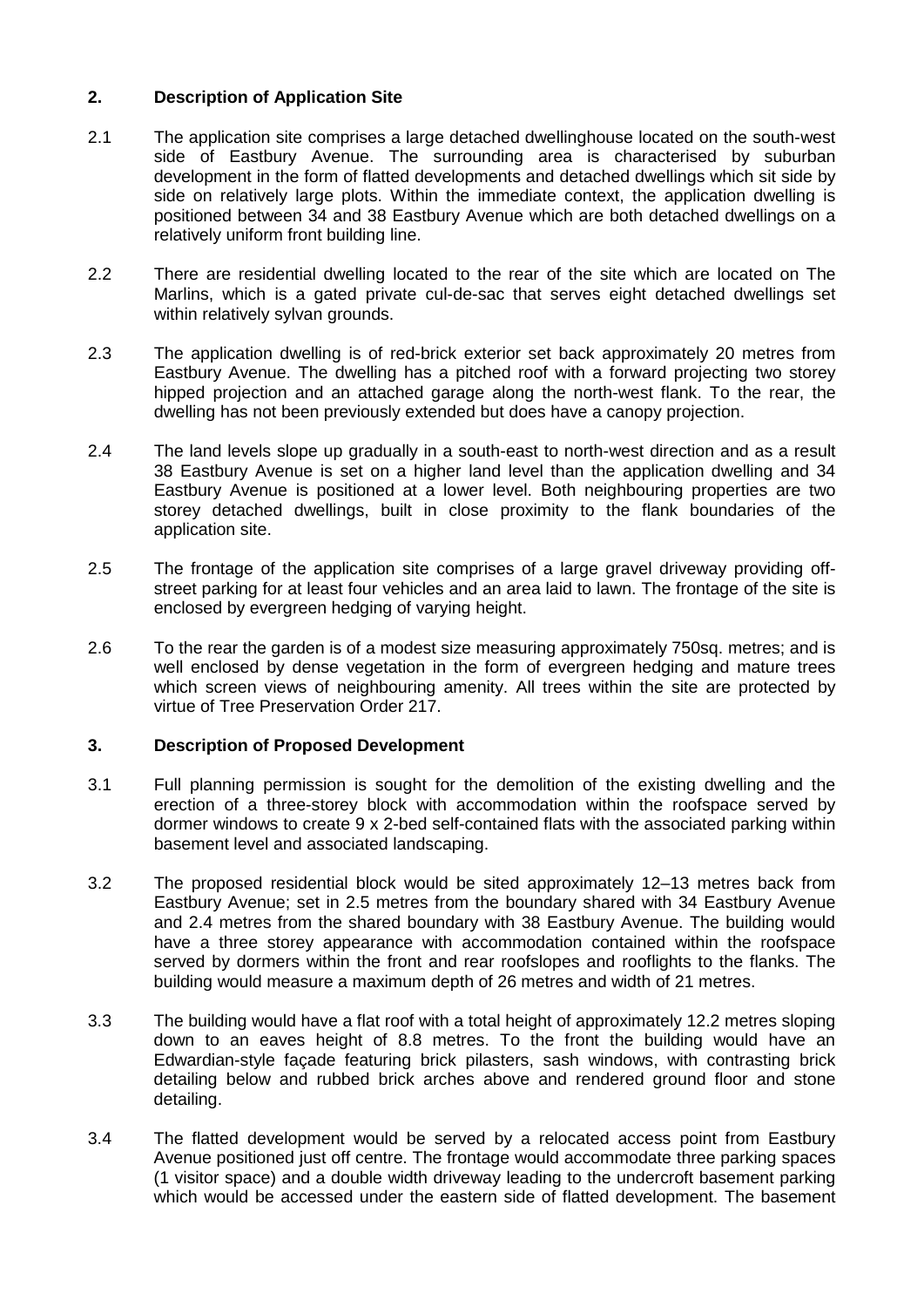parking would provide a further 16 spaces (8 disabled) resulting in a total of 19 spaces. The remaining areas of the frontage would be soft landscaped with a communal bin storage area located in the north-eastern corner of the site. The frontage of the site would be enclosed by hedging and trees.

3.5 To the rear there would be a large communal private amenity area enclosed by hedging and trees.

### **4. Consultation**

### **4.1 Statutory Consultation**

- 4.1.1 Batchworth Community Council: No response.
- 4.1.2 Hertfordshire County Council Highway Authority: [No objection subject to conditions]

Notice is given under article 18 of the Town and Country Planning (Development Management Procedure) (England) Order 2015 that the Hertfordshire County Council as Highway Authority does not wish to restrict the grant of permission subject to the following conditions:

### 1. Access Design

The development shall not commence until full details of the proposed access arrangements onto the existing highway network have been submitted to and approved in writing by the Local Planning Authority. The details to be submitted should identify the following elements:

- A proposed access layout with radius kerbing and tactile paving to indicate the need for caution to pedestrians
- Vegetation clearance works adjacent to the highway boundaries to deliver safe vehicular and pedestrian movements between the site and the main road network
- The kerbing and footway works required to return the existing access to footway

Reason: To minimise danger, obstruction and inconvenience to users of the highway in accordance with Policies CP1 and CP10 of the Core Strategy (adopted October 2011) and Policy DM13 and Appendix 5 of the Development Management Policies LDD (adopted July 2013).

### 2. Visibility Splays

The development shall not commence until details of the proposed visibility splays measuring 2.4m x 43m (in accordance with the Roads in Hertfordshire design guide) have been submitted to and approved in writing by the Local Planning Authority. Land within the visibility splays shall thereafter be maintained at all times free of any obstruction between 0.6m and 2m above the level of the adjacent highway carriageway.

Reason: To minimise danger, obstruction and inconvenience to users of the highway in accordance with Policies CP1 and CP10 of the Core Strategy (adopted October 2011) and Policy DM13 and Appendix 5 of the Development Management Policies LDD (adopted July 2013).

### 3. Construction Management Plan

The development shall not begin until full details of all proposed vehicle access, movements, parking arrangements and wheel washing facilities proposed during the construction period have been submitted to and approved in writing by the Local Planning Authority. Details should be submitted in the form of a Construction Management Plan.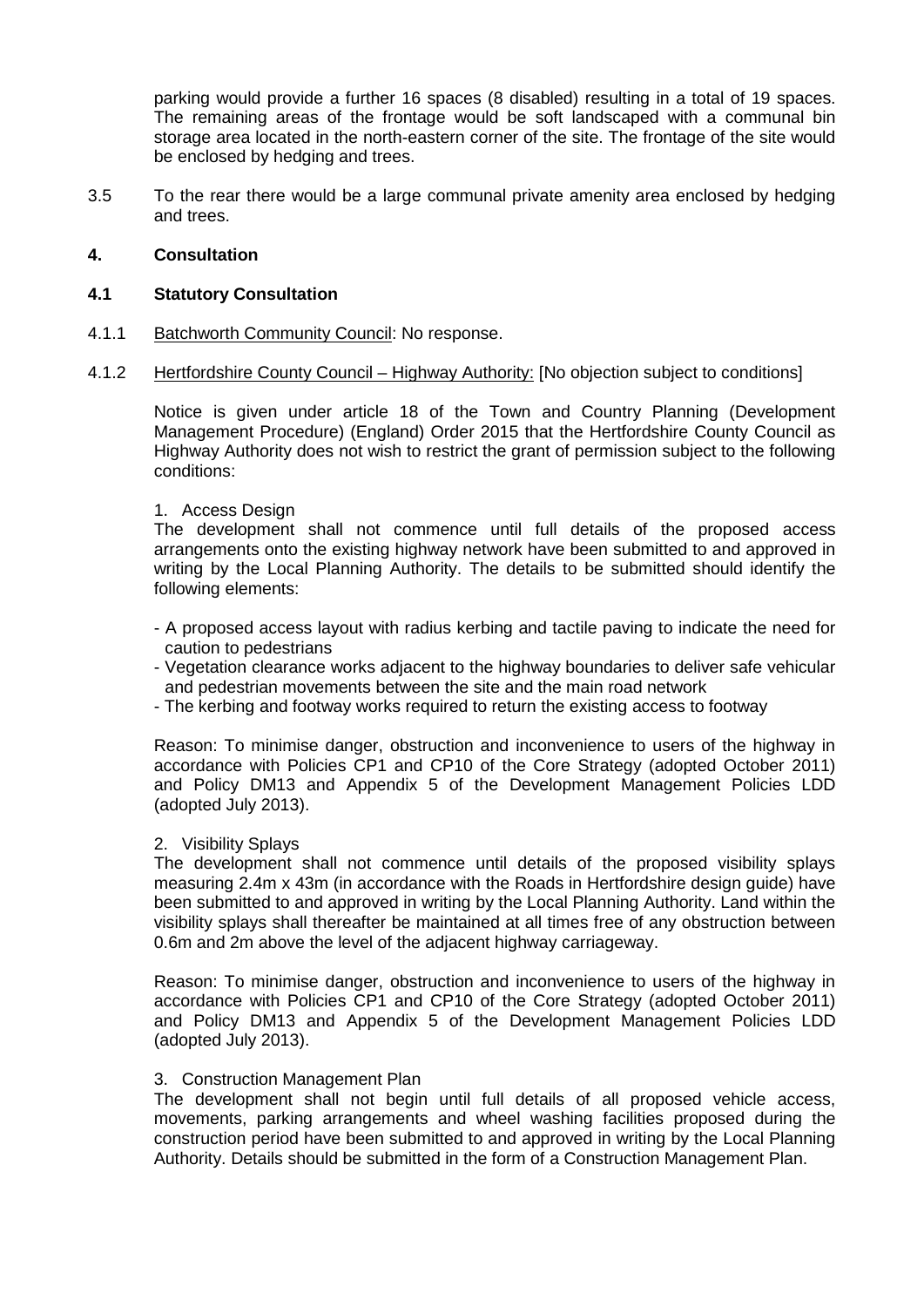Reason: In order to minimise danger, obstruction and inconvenience to users of the highway in accordance with Policies CP1 and CP10 of the Core Strategy (adopted October 2011) and Policy DM13 and Appendix 5 of the Development Management Policies LDD (adopted July 2013).

I recommend inclusion of the following Advisory Note (AN) to ensure that any works within the highway are carried out in accordance with the provisions of the Highway Act 1980. Highway Informative:

Hertfordshire County Council (HCC) recommends inclusion of the following highway informative / advisory note (AN) to ensure that any works within the public highway are carried out in accordance with the provisions of the Highway Act 1980:

#### AN1. Construction standards for works within the highway:

The applicant is advised that in order to comply with this permission it will be necessary for the developer of the site to enter into an agreement with Hertfordshire County Council as Highway Authority under Section 278 of the Highways Act 1980 to ensure the satisfactory completion of the access and associated road improvements.

The construction of such works must be undertaken to the satisfaction and specification of the Highway Authority, and by a contractor who is authorised to work in the public highway. Before works commence the applicant will need to apply to the Highway Authority to obtain their permission and requirements. Further information is available via the website http://www.hertfordshire.gov.uk/services/transtreets/highways/ or by telephoning 0300 1234047.

#### Comments/Analysis:

This application proposes the demolition of the existing buildings and the construction of 10 two bedroom apartments with basement parking and a revised access arrangement on Eastbury Avenue. The details submitted for consideration a Transport Statement letter providing information on the following aspects of the development:

### Vehicle Access & Parking:

Vehicular access for the development is shown in indicative form on Drawing No. 18 FEAN SP1C. Access is proposed via a new junction on the adjacent section of Eastbury Avenue. This road is classified as a Local Access Road within Hertfordshire's road hierarchy.

The development proposal includes a total of 22 on-site car parking spaces and 10 cycle parking points. The Local Planning Authority will give consideration to the proposed car and cycle parking provision in relation to its current parking standards. However, the proposed on-site car parking provision is not expected to result in a migration of parking to the surrounding highway links.

The Transport Statement presents trip generation rates from the TRICS database relating to the proposed use of the site. This concludes that the increase in car based trips generated by the proposed residential development will not be significant. The trip rates identified in the Transport Statement are considered appropriate for the location of the site and the conclusions reported in terms of the increased vehicle trips are not disputed by the Highway Authority.

### Existing Sustainable Travel Modes:

The site is located approximately 1.5km of Northwood rail station providing access to London. Travel to Watford (to the north) and Northwood (to the south) is possible by bus. Existing bus stops are available on Watford Road. The National Planning Policy Framework requires that decisions on development proposals should consider whether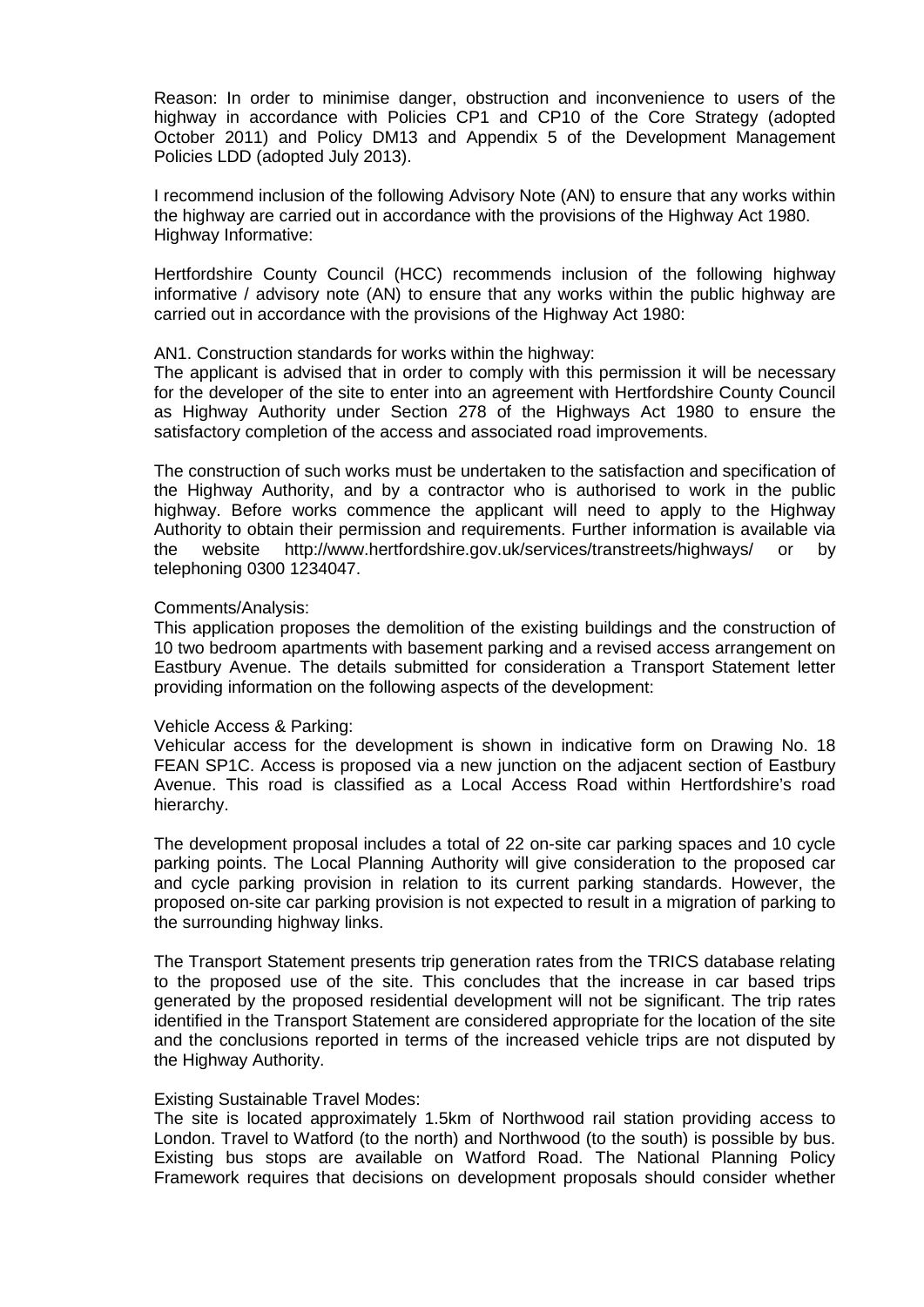opportunities for sustainable transport modes have been taken up and also that safe and suitable access to the site can be achieved for all people.

### Summary:

The Highway Authority requests that further details of the construction proposals are submitted to ensure that the proposed access arrangements can facilitate safe vehicle movements and are suitable to be adopted as part of the highway network.

Formal consideration of all construction vehicle movements is also required to ensure that any inconvenience to users of the adjacent highway is kept to a minimum. The Highway Authority therefore does not raise any objection to the application subject to confirmation of the suggested planning conditions and advisory note identified above.

### 4.1.3 Herts and Middlesex Wildlife Trust: [No response received]

### 4.1.4 Herts Ecology: [No objection]

The Hertfordshire Environmental Records Centre does not have any habitat or species data for the application site, which includes a detached two storey dwelling with detached garage and associated hardstanding driveway, front and rear gardens with introduced planting and rear lawn. The property is in an area of low density housing, with plenty of mature trees. There are records of roosting bats in buildings in the area.

#### **Bats**

Bats are European Protected Species (EPS) and are protected under European and national legislation. In general terms, it is an offence to disturb or harm a bat, or damage or obstruct access to a roost. They will roost in buildings (often in gaps/cracks or underneath loose tiles or weatherboarding) and trees if suitable features and conditions are available.

I am pleased to see a bat report has been submitted in support of this application – Bat Survey Report (CSa Environmental, June 2018). A daytime inspection was undertaken on 20 March 2018 and no bats or evidence of bats were seen; however, both house and garage had potential bat roosting features and consequently the property was assessed to have moderate potential to support roosting bats. Following best practice, 2 further dusk emergence / dawn re-entry surveys were recommended to determine the use of the buildings by bats, and to provide appropriate mitigation to safeguard bats if present and affected.

The two nocturnal surveys were undertaken on 3 May and 13 June 2018 and no bats were observed emerging from or re-entering either building. Overall, there was limited bat flight activity across the site.

As no bats were recorded roosting in the property, no mitigation is required. Notwithstanding, as bats were recorded in the area (albeit in low numbers), if external lighting is proposed, it should be designed to minimise light spill, in particular directing light away from the boundary vegetation to ensure dark corridors remain for use by wildlife as well as directing lighting away from potential roost / nesting sites.

#### Biodiversity Enhancements

The planning system should aim to deliver overall net gains for biodiversity where possible as laid out in the National Planning Policy Framework and other planning policy documents. Simple biodiversity enhancements that could be incorporated into the development proposal include: bat and bird boxes in trees, integrated bat roost units (bricks and tubes) in buildings, specific nest boxes for swifts, swallows and martins, refuge habitats (e.g. log piles, hibernacula) for reptiles and invertebrates, hedgehog boxes, gaps under fencing to allow free movement of small mammals (e.g. hedgehogs) and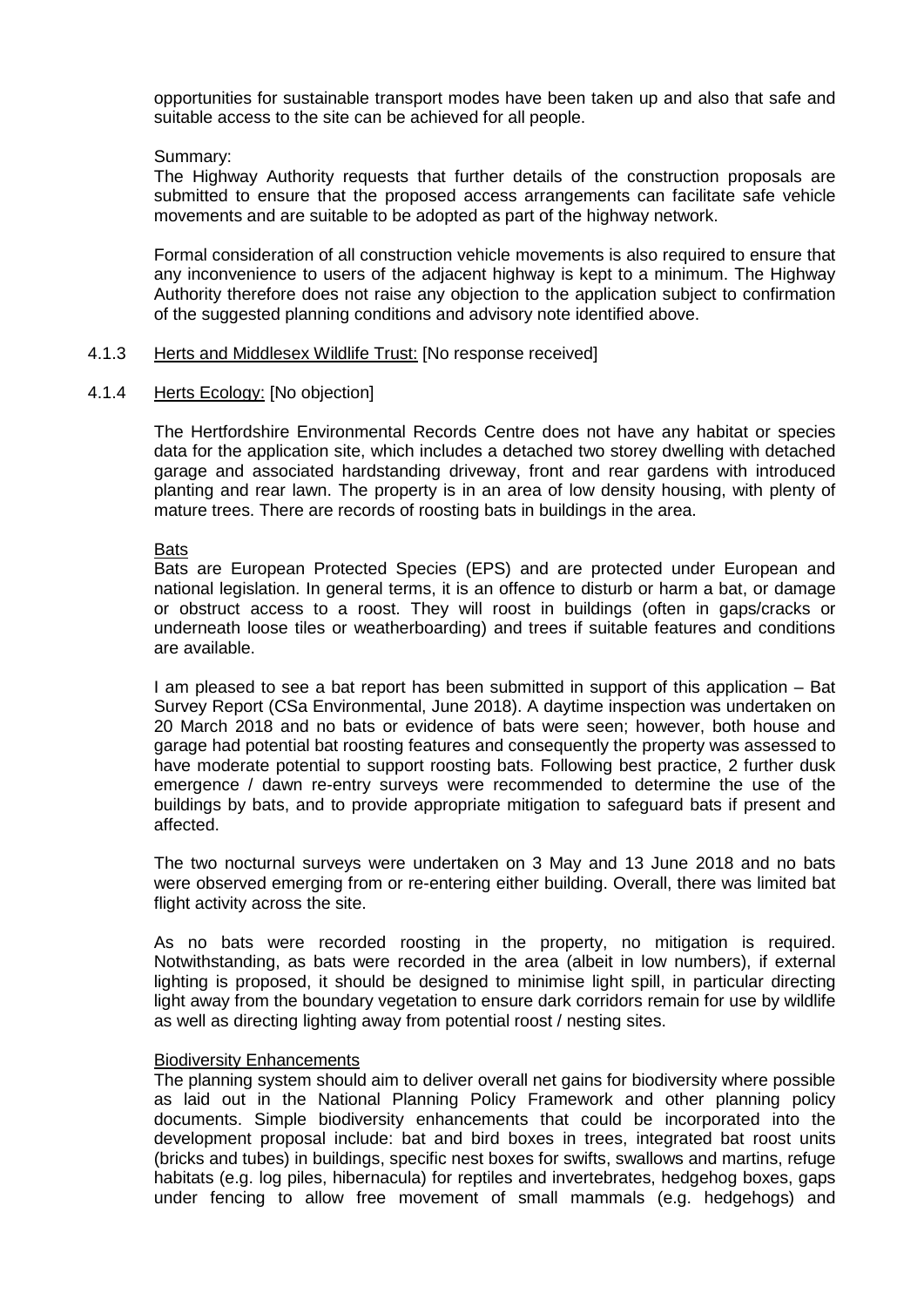amphibians, native tree, shrub and hedgerow planting, orchard and fruit tree planting, wildflower area, wildlife pond, green roofs and walls, communal open spaces, etc. Any biodiversity enhancements should be considered at an early stage to avoid potential conflict with any external lighting plans.

4.1.5 Landscape Officer: [Initial objection overcome following receipt of additional information, no objection subject to conditions]

There are a number of large and visually important trees located both on and adjacent to site, which are likely to be impacted by the proposed development.

The tree information submitted to date is of a preliminary nature, and intended to aid design, it is not suitable to support a full planning application. I feel unable to fully assess the likely impact of the development on trees, from the information that has been submitted. As a minimum I would require, and expect to accompany a full planning application of this sort; an Arboricultural Impact Assessment (AIA), Tree Protection Plan (TPP) and a preliminary arboricultural method statement (Prelim AMS), all in accordance with BS 5837.

At the current time, and in respect to the information available, I would wish to raise objections to the application, due to the likely impacts to trees, particularly to off-site trees, and impact upon amenity to the surrounding area. Should the required information become available before a planning decision is made, I would be happy to reassess this position.

#### Further Consultation:

In receipt of the above comments the applicant provided further information to address the objections raised. The Landscape Officer was re-consulted on the additional information and further comments were received:

The Arboricultural Impact Plan submitted provides a much better level of tree information, and in particular how the constraints posed by both on and off-site trees will be addressed.

The level of tree information is suitable for this stage of the planning process, and to allow for a planning decision to be made. However further information, in the form of an arboricultural method statement, is still required to provide details of precise working practices, construction design and tree protection. The Impact Plan suggests that the client is happy for this information to be provided via condition, which I am also happy with. However, this must be by way of a pre-commencement condition, as retrospective tree protection is worthless.

In light of the above and the submitted Impact Plan I do not wish to raise any objections to the application, but would request that the outstanding tree information is provided through a pre-commencement condition, as follows:

No development or other operation shall commence on site until a method statement, prepared in accordance with BS5837, has been submitted to and approved in writing by the Local Planning Authority. This method statement shall include details of timetables of works, method of demolition, site supervision and monitoring, importation and storage of building materials on the site, details and depths of underground service routes, methods of excavation and construction methods, in particular where they lie close to trees. The construction methods to be used shall ensure the retention and protection of trees, shrubs and hedges growing on or adjacent to the site. The development shall only be implemented in accordance with the approved method statement.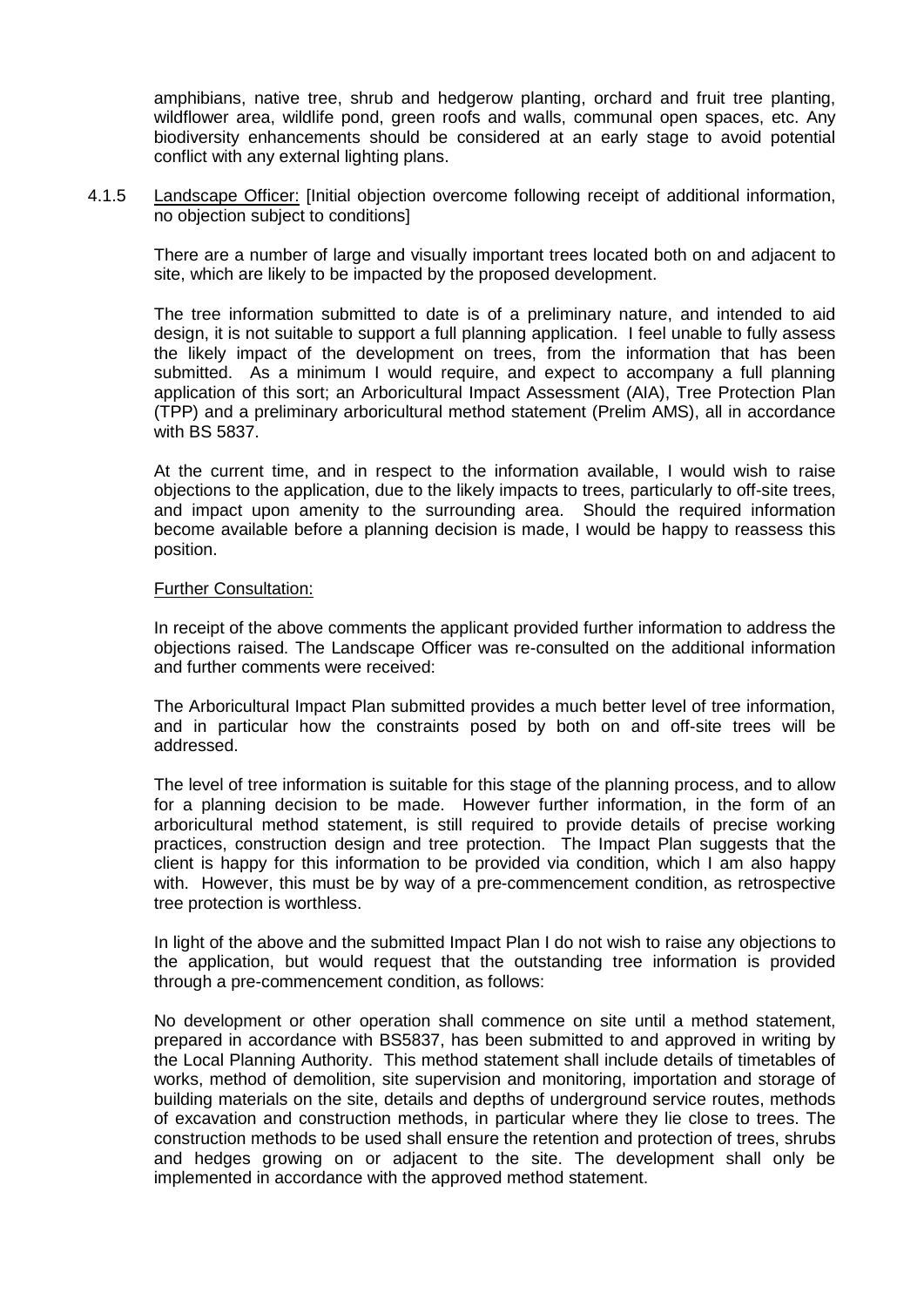The fencing or other works which are part of the approved scheme shall not be moved or removed, temporarily or otherwise, until all works including external works have been completed and all equipment, machinery and surplus materials removed from the site, unless the prior approval of the Local Planning Authority has first been sought and obtained.

Reason: To protect the visual amenities of the trees, area and to meet the requirements of Policies CP1, CP10 and CP12 of the Core Strategy (adopted October 2011) and Policy DM6 of the Development Management Policies LDD (adopted July 2013).

### 4.1.6 Affinity Water: [No objection]

Thank you for notification of the above planning application. Planning applications are referred to us where our input on issues relating to water quality or quantity may be required.

You should be aware that the proposed development site is located close to or within an Environment Agency defined groundwater Source Protection Zone (GPZ) corresponding to Poorsfield Pumping Station. This is a public water supply, comprising a number of Chalk abstraction boreholes, operated by Affinity Water Ltd.

The construction works and operation of the proposed development site should be done in accordance with the relevant British Standards and Best Management Practices, thereby significantly reducing the groundwater pollution risk. It should be noted that the construction works may exacerbate any existing pollution. If any pollution is found at the sites then the appropriate monitoring and remediation methods will need to be undertaken.

For further information we refer you to CIRIA Publication C532 "Control of water pollution from construction - guidance for consultants and contractors".

# 4.1.7 Thames Water: [No objection]

### Waste Comments

The proposed development is located within 15m of a strategic sewer. Thames Water have contacted the developer in an attempt to agree a piling methodology, but have been unable to do so in the time available and as such Thames Water request that the following condition be added to any planning permission. No piling shall take place until a piling method statement (detailing the depth and type of piling to be undertaken and the methodology by which such piling will be carried out, including measures to prevent and minimise the potential for damage to subsurface sewerage infrastructure, and the programme for the works) has been submitted to and approved in writing by the local planning authority in consultation with Thames Water. Any piling must be undertaken in accordance with the terms of the approved piling method statement. Reason: The proposed works will be in close proximity to underground sewerage utility infrastructure. Piling has the potential to impact on local underground sewerage utility infrastructure. Please read our guide 'working near our assets' to ensure your workings will be in line with the necessary processes you need to follow if you're considering working above or near our pipes or other structures.https://developers.thameswater.co.uk/Developing-alarge-site/Planning-your-development/Working-near-or-diverting-our-pipes. Should you require further information please contact Thames Water. Email: developer.services@thameswater.co.uk Phone: 0800 009 3921 (Monday to Friday, 8am to 5pm) Write to: Thames Water Developer Services, Clearwater Court, Vastern Road, Reading, Berkshire RG1 8DB

As you are redeveloping a site, there may be public sewers crossing or close to your development. If you discover a sewer, it's important that you minimize the risk of damage.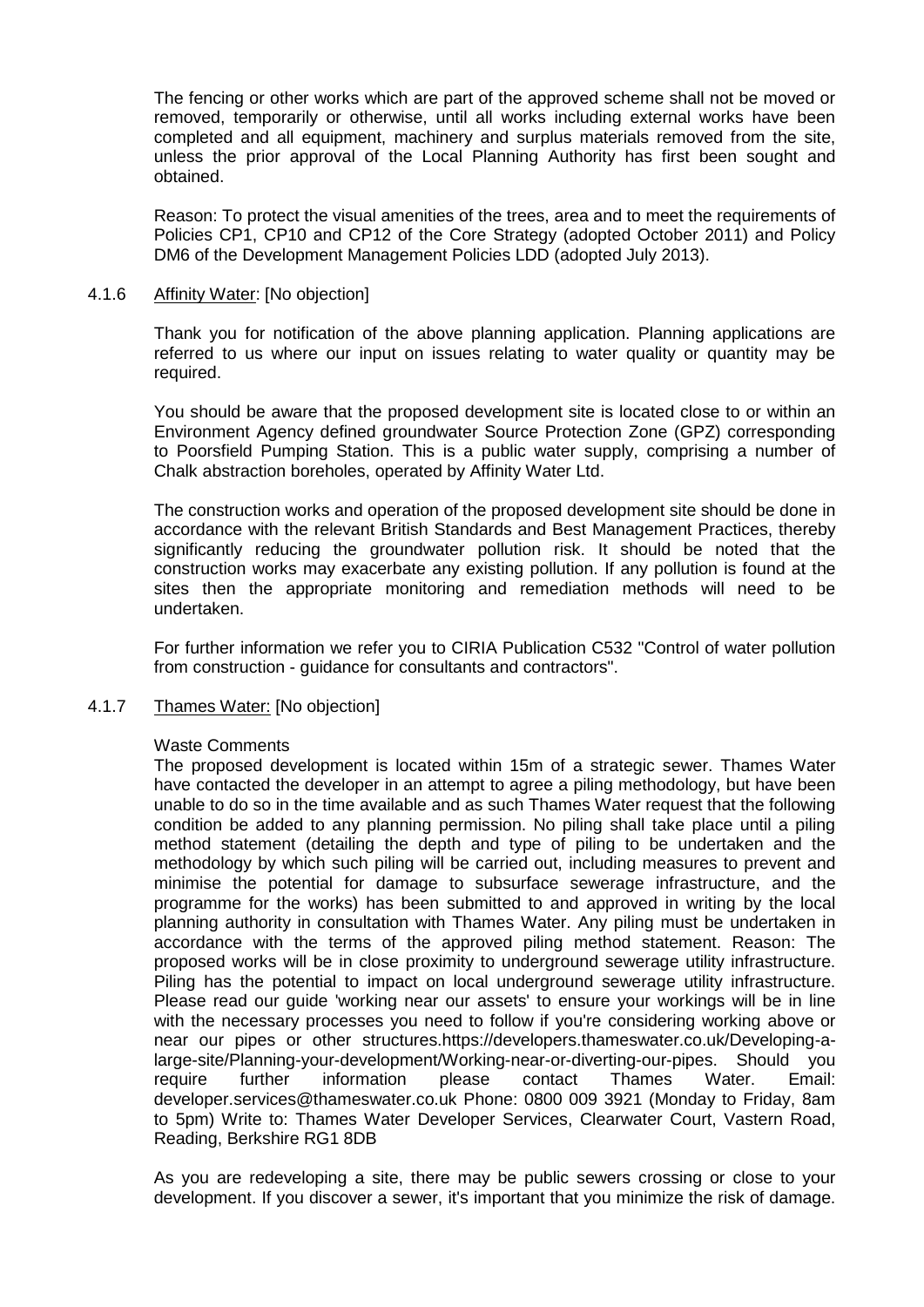We'll need to check that your development doesn't reduce capacity, limit repair or maintenance activities, or inhibit the services we provide in any other way. The applicant<br>is advised to read our quide working near or diverting our pipes. is advised to read our guide working near or diverting our pipes. https://developers.thameswater.co.uk/Developing-a-large-site/Planning-yourdevelopment/Working-near-or-diverting-our-pipes.

Thames Water requests that the Applicant should incorporate within their proposal, protection to the property by installing a positive pumped device (or equivalent reflecting technological advances) to avoid the risk of backflow at a later date, on the assumption that the sewerage network may surcharge to ground level during storm conditions. Fitting only a non-return valve could result in flooding to the property should there be prolonged surcharge in the public sewer. If as part of the basement development there is a proposal to discharge ground water to the public network, this would require a Groundwater Risk Management Permit from Thames Water. Any discharge made without a permit is deemed illegal and may result in prosecution under the provisions of the Water Industry Act 1991. We would expect the developer to demonstrate what measures he will undertake to minimise groundwater discharges into the public sewer. Permit enquiries should be directed to Thames Water's Risk Management Team by telephoning 02035779483 or by emailing wwqriskmanagement@thameswater.co.uk. Application forms should be completed on line via www.thameswater.co.uk/wastewaterquality

'We would expect the developer to demonstrate what measures he will undertake to minimise groundwater discharges into the public sewer. Groundwater discharges typically result from construction site dewatering, deep excavations, basement infiltration, borehole installation, testing and site remediation. Any discharge made without a permit is deemed illegal and may result in prosecution under the provisions of the Water Industry Act 1991. Should the Local Planning Authority be minded to approve the planning application, Thames Water would like the following informative attached to the planning permission: "A Groundwater Risk Management Permit from Thames Water will be required for discharging groundwater into a public sewer. Any discharge made without a permit is deemed illegal and may result in prosecution under the provisions of the Water Industry Act 1991. We would expect the developer to demonstrate what measures he will undertake to minimise groundwater discharges into the public sewer. Permit enquiries should be directed to Thames Water's Risk Management Team by telephoning 02035779483 or by emailing wwqriskmanagement@thameswater.co.uk. Application forms should be completed on line via www.thameswater.co.uk/wastewaterquality."

With regard to surface water drainage, Thames Water would advise that if the developer follows the sequential approach to the disposal of surface water we would have no objection. Where the developer proposes to discharge to a public sewer, prior approval from Thames Water Developer Services will be required. Should you require further information please refer to our website. https://developers.thameswater.co.uk/Developing-a-large-site/Apply-and-pay-forservices/Wastewater-services

Thames Water would advise that with regard to waste water network and waste water process infrastructure capacity, we would not have any objection to the above planning application, based on the information provided

### Water Comments

With regard to water supply, this comes within the area covered by the Affinity Water Company. For your information the address to write to is - Affinity Water Company The Hub, Tamblin Way, Hatfield, Herts, AL10 9EZ - Tel - 0845 782 3333.

4.1.8 Hertfordshire County Council – Flood Risk Team: [Initial objection overcome]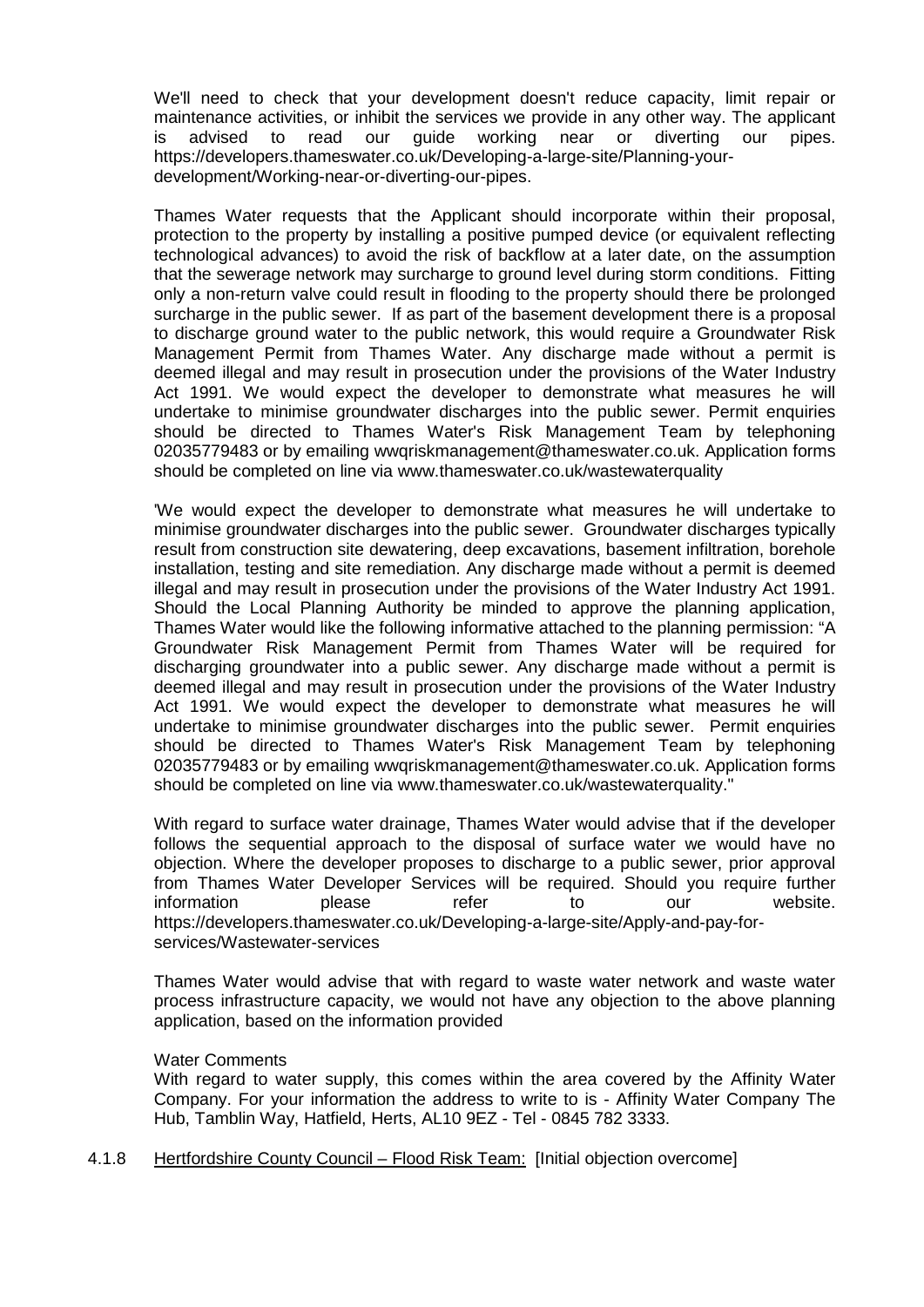Thank you for consulting us on the above application for the Demolition of existing buildings and redevelopment to provide a total of 10 self-contained apartments within a three storey building including accommodation in roof space and basement car parking, a revised vehicular access, landscaping and associated development.

We have reviewed the SuDS Statement, Job. 1687, Draft 2, dated June 2018, prepared by EAS submitted in support to the present full planning application. We object to the present planning application and recommend refusal of planning permission until a satisfactory surface water drainage assessment is provided. The information included in the surface water drainage assessment does not provide a suitable basis for assessment to be made of the flood risks arising from the proposed development.

In order for us to advise the Local Planning Authority on the suitability of this proposal, 3 main issues should be addressed or clarified in relation to this site, these being:

- 1. Confirmation of a feasible discharge mechanism.
- 2. Updated detailed post development calculation/modelling in relations to surface water are to be carried out for all rainfall events up to and including the 1 in 100 year + 40% for climate change allowance considering the whole site area.
- 3. Full detailed drainage plan including location of the SuDS measures, pipe runs, and discharge points. Provision of detailed engineering drawings of the proposed SuDS elements.

In order for the applicant to satisfactorily address these 3 points the following clarification is provided along with details of what we expect the applicant to achieve in order that our objection can be removed.

1. The proposed drainage strategy proposed is based on attenuation and discharge into Thames Water surface water sewer network at greenfield rate of 0.9 l/s.

In order to confirm that the applicant is proposing a viable discharge mechanism, we expect that the applicant provides confirmation from Thames Water that they agree with the proposed connection and discharge rates and volumes.

We noted that there is a significant distance between the development site and the closest surface water sewer connection point. The applicant should therefore clarify how this connection will be undertaken and obtain permission from the relevant landowners to cross the distance to Thames Water manhole.

- 2. The applicant proposes to attenuate the surface water by installing a sub-base permeable pavement and an underground tank to attenuate the run off generated by the roofs and by the car parking area. We are pleased that the attenuation volumes were calculated considering a return period of 1 in 100 years + 40% for climate change allowance, taking into account the impermeable area. Calculation/modelling should be updated taking into account the whole site area. Clarification should also be provided with regards to the calculation/modelling for the attenuation volumes.
- 3. The applicant has provided a drawing No. SK02 SuDS Proposed layout. We expect the applicant to provide a clearer detailed drainage plan as it is not clear how the drainage scheme will work. This updated drawing should include location of the SuDS measures, pipe runs, and discharge points and detailed engineering drawings of the proposed SuDS features including their size, volume, depth and inlet and outlet features including any connecting pipe.

It is mentioned in the drawing that the final discharge rate is 2,0l/s. However the drainage strategy mentions a final discharge rate of 0,9l/s. The applicant should clarify this situation.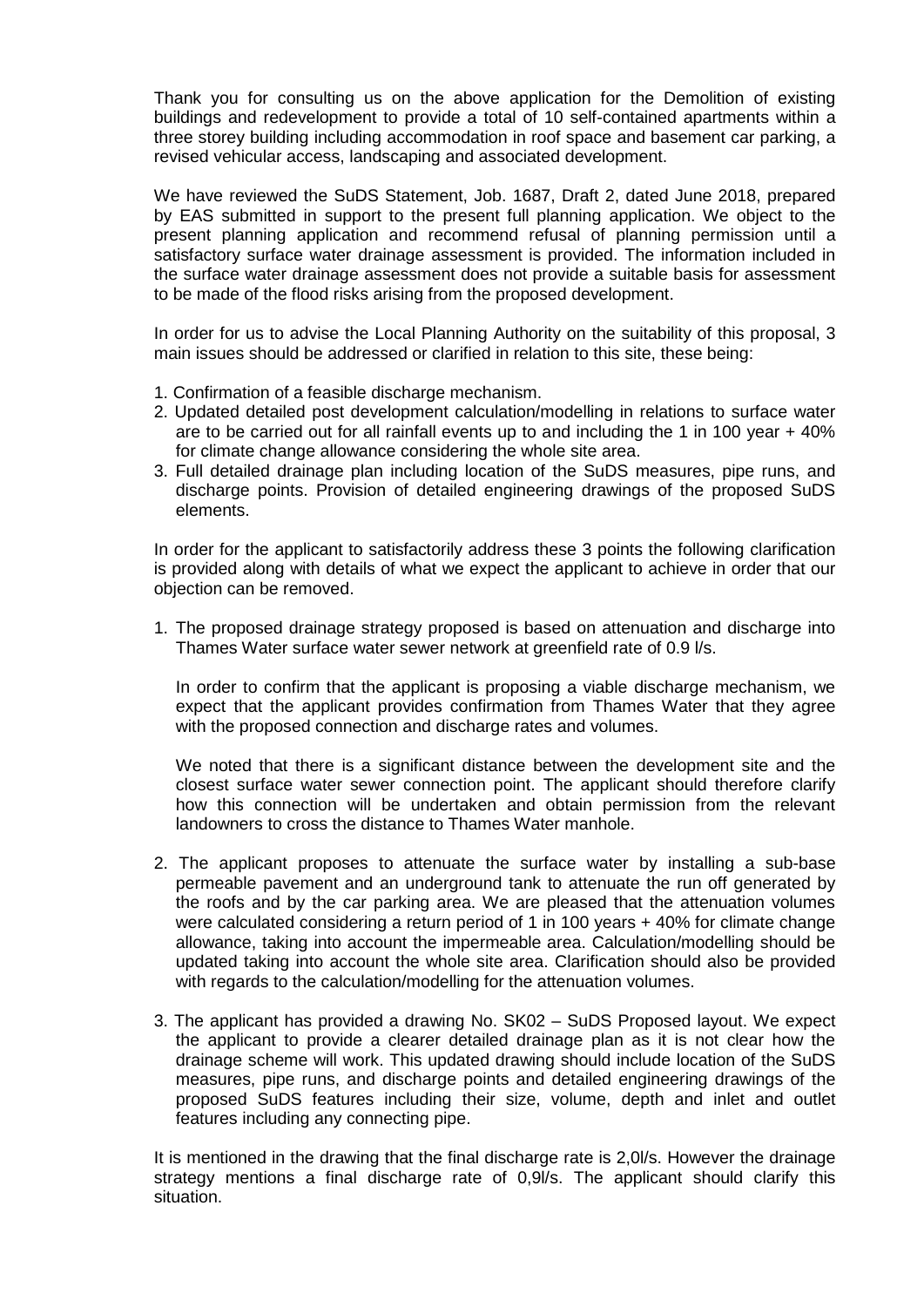For further advice on what we expect to be contained within the surface water drainage assessment to support a planning application, please refer to our Developers Guide and Checklist on our surface water drainage webpage:

[https://www.hertfordshire.gov.uk/services/recycling-waste-and-environment/water/surface](https://www.hertfordshire.gov.uk/services/recycling-waste-and-environment/water/surface-water-drainage/surface-water-drainage.aspx)[water-drainage/surface-water-drainage.aspx#](https://www.hertfordshire.gov.uk/services/recycling-waste-and-environment/water/surface-water-drainage/surface-water-drainage.aspx)

### Informative to the LPA:

The applicant has included a Maintenance and Development Drainage section which includes a maintenance schedule, the required actions and the frequency of the actions to be carried out in relation to the proposed SuDS features. It considers that the responsibility for maintenance will be the owner/manager of the site, which will remain private.

The applicant will need to satisfy the LPA that the proposed drainage scheme can be adopted and maintained for its lifetime by providing a maintenance plan, detailing key operations and management.

The a can overcome our objection by undertaking a surface water drainage assessment demonstrates that the development will not increase risk elsewhere and where possible reduces flood risk overall and gives priority to the use of sustainable drainage methods, the SuDS hierarchy and management train. If this cannot be achieved we will consider whether there is a need to maintain our objection to the application. Production of a surface water drainage assessment will not in itself result in the removal of an objection.

We ask to be re-consulted with the results of the surface water drainage assessment. We will provide you with bespoke comments within 21 days of receiving formal reconsultation. Our objection will be maintained until an adequate surface water drainage assessment has been submitted.

### Further Consultation:

In receipt of the above comments the applicant provided further information to address the objections raised. The LLFA were re-consulted on the additional information and provided the following comments:

Thank you for re consulting us on the above application for the Demolition of existing buildings and redevelopment to provide a total of 10 self-contained apartments within a three storey building including accommodation in roof space and basement car parking, a revised vehicular access, landscaping and associated development.

Having reviewed the additional information provided by AES in their letter dated 19 September 2018, which included the following:

- Clarification of the objection points raised in LFFA's latter dated 28 June 2018
- Correspondence with Thames Water and their agreement in principal with the connection to discharge surface water run-off from the site to a reduced discharge rate
- Updated calculations and modelling for the site
- Drawing No. SK02 Rev-A SuDS proposed layout
- Drawing No. SK11 Drainage Standard construction details

We can confirm that we have no objection in principle on flood risk grounds and advise the LPA that the proposed development site can be adequately drained and mitigate any potential existing surface water flood risk if carried out in accordance with the overall drainage strategy.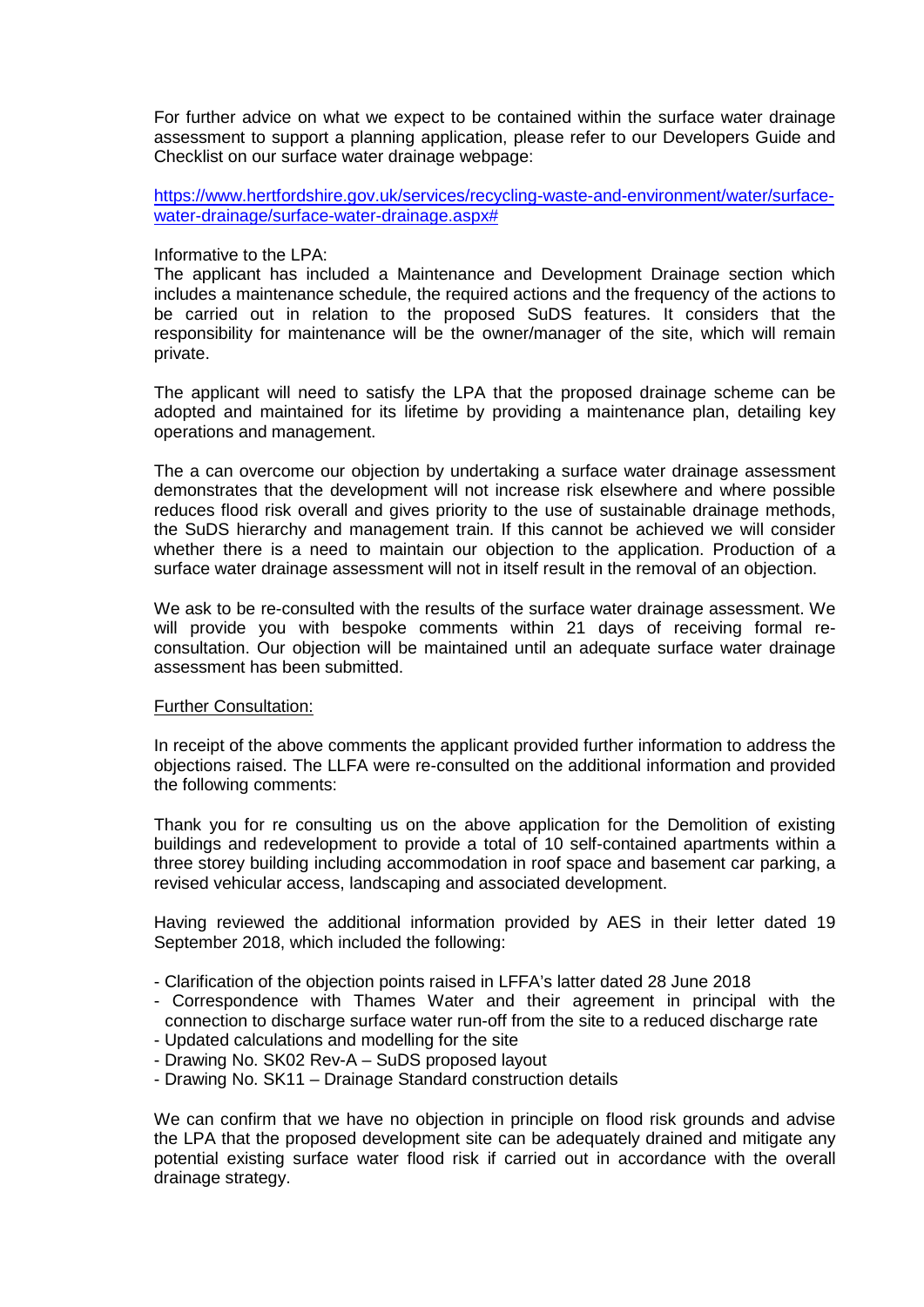The drainage strategy is based on attenuation and discharge the run off into Thames Water surface water sewer via a proposed new connection located to the west of Eastbury Avenue. The discharge rate is proposed to be controlled via hydro brake to 0.9 l/s and Thames Water have confirmed that they have capacity to receive the proposed discharge rate.

The applicant proposes to attenuate the surface water run off by installing lined permeable pavement and a cellular storage tank. Attenuation volume requirements have been calculated considering the proposed impermeable area and the 1 in 100 years + 40% for climate change event and micro drainage modelling of the scheme has been provided. The drainage scheme includes a pumping station to be installed in the underground car park, to pump at a rate of 4.0 l/s.

The proposed scheme provides a significant betterment and significant reduction in run off rates, we therefore recommend the following conditions to the LPA should planning permission be granted.

# **Condition 1**

The development permitted by this planning permission shall be carried out in accordance with the approved SuDS Statement carried out by EAS, Job No. 1687, Revision Draft 2, dated 28/06/2018 and the additional information provided in a letter prepared by EAS dated 19 September 2018, and the following mitigation measures detailed within the FRA:

- 1. Providing attenuation to ensure no increase in surface water run-off volumes for all rainfall events up to and including the 1 in 100 year + 40% for climate change event.
- 2. Implementing appropriate drainage strategy based on attenuation and discharge into Thames Water surface water sewer including SuDS features as indicated on drawing no SK02 Rev.2 – SuDS Proposed Layout.
- 3. Limiting surface water discharge off the site at an maximum allowable rate of 0.9 l/s for the 1 in 100 year plus 40% for climate change event.

The mitigation measures shall be fully implemented prior to occupation and subsequently in accordance with the timing / phasing arrangements embodied within the scheme, or within any other period as may subsequently be agreed, in writing, by the local planning authority.

# Reason:

1. To prevent flooding by ensuring the satisfactory disposal and storage of surface water from the site.

2. To reduce the risk of flooding to the proposed development and future occupants.

# **Condition 2**

No development shall take place until the final design of the drainage scheme is completed and sent to the LPA for approval. The scheme shall include;

1. Detailed engineered drawings of the proposed SuDS features including their size, volume, depth and any inlet and outlet features including any connecting pipe runs.

2. Exceedance flow paths for surface water for events greater than the 1 in 100 year + climate change.

3. Final detailed maintenance and management plan to include arrangements for adoption and any other arrangements to secure the operation of the scheme throughout its lifetime.

### Reason:

To prevent the increased risk of flooding, both on and off site.

Informative to the LPA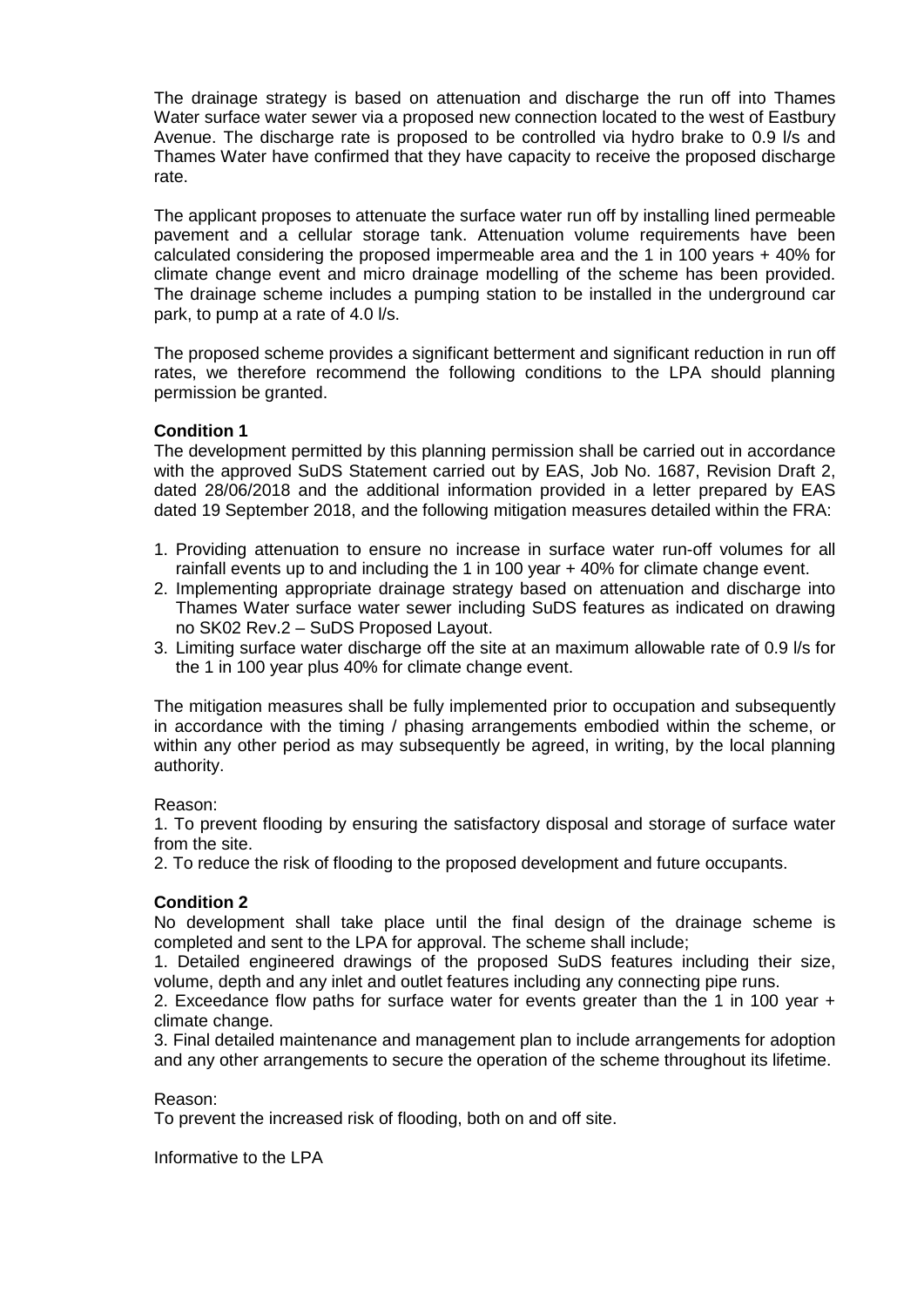The LPA will need to satisfy itself that the proposed underground surface water attenuation features can be maintained for its lifetime and we recommend the LPA obtains a maintenance and adoption plan from the applicant.

Please note if the LPA decide to grant planning permission we wished to be notified for our records.

# 4.1.9 National Grid: [No response received]

### 4.1.10 Herts Growth and Infrastructure Unit: [No objection]

Herts Growth and Infrastructure Unit do not have any comments to make in relation to financial contributions required by the Toolkit, as this development is situated within Three Rivers' CIL Area and does not fall within any of the CIL Reg123 exclusions. Notwithstanding this, we reserve the right to seek Community Infrastructure Levy contributions towards the provision of infrastructure as outlined in your R123 List through the appropriate channels.

I trust the above is of assistance if you require any further information please contact [Growth@hertfordshire.gov.uk.](mailto:Growth@hertfordshire.gov.uk)

### 4.1.11 Environmental Protection: [No response received]

### **4.2 Public/Neighbour Consultation**

- 4.2.1 Number consulted: 16 No responses received: 2 (1 supporting comment)
- 4.2.2 Site Notice: Posted 14.06.2018 Expired: 05.07.2018
- 4.2.3 Summary of Responses:
	- Scale and bulk of dwelling is overbearing
	- No. of units is excessive
	- Rear projects deeper than neighbouring property
	- Overlooking
	- Concerns with impact on trees
	- Party Wall concerns particularly with regards to construction of basement level
- 4.2.4 Following the receipt of the latest set of amended plans which reduce the number of units to 9, neighbours were re-consulted on the 19th December for a further 21 days which expires on 12th January. No responses have been received to date.

# **5. Reason for Delay**

5.1 Initial delay due to committee cycle, application then deferred.

### **6. Relevant Planning Policy, Guidance and Legislation**

### 6.1 National Planning Policy Framework and National Planning Practice Guidance

On 24 July 2018 the new National Planning Policy Framework was published. This is read alongside the National Planning Practice Guidance (NPPG). The determination of planning applications is made mindful of Central Government advice and the Local Plan for the area. It is recognised that Local Planning Authorities must determine applications in accordance with the statutory Development Plan, unless material considerations indicate otherwise, and that the planning system does not exist to protect the private interests of one person against another. The 2018 NPPF is clear that "existing policies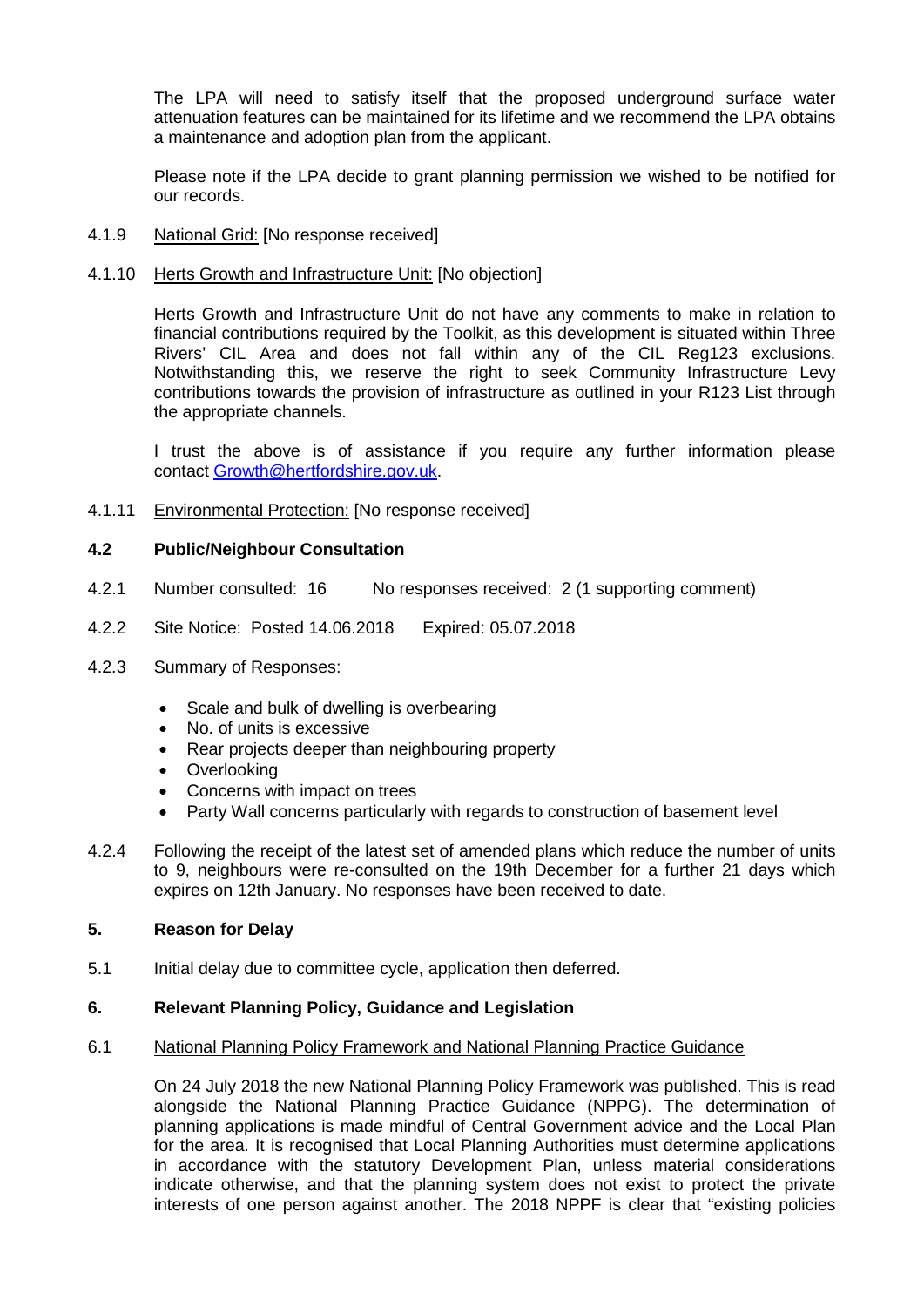should not be considered out-of-date simply because they were adopted or made prior to the publication of this Framework. Due weight should be given to them, according to their degree of consistency with this Framework".

The NPPF states that 'good design is a key aspect of sustainable development, creates better places in which to live and work and helps make development acceptable to communities'. The NPPF retains a presumption in favour of sustainable development. This applies unless any adverse impacts of a development would 'significantly and demonstrably' outweigh the benefits.

### 6.2 The Three Rivers Local Plan

The application has been considered against the policies of the Local Plan, including the Core Strategy (adopted October 2011), the Development Management Policies Local Development Document (adopted July 2013) and the Site Allocations Local Development Document (adopted November 2014) as well as government guidance. The policies of Three Rivers District Council reflect the content of the NPPF.

The Core Strategy was adopted on 17 October 2011 having been through a full public participation process and Examination in Public. Relevant policies include Policies PSP3, CP1, CP2, CP3, CP4, CP8, CP9, CP10 and CP12.

The Development Management Policies Local Development Document (DMLDD) was adopted on 26 July 2013 after the Inspector concluded that it was sound following Examination in Public which took place in March 2013. Relevant policies include DM1, DM4, DM6, DM8, DM10 and DM13 and Appendices 2 and 5.

### 6.3 Other

Affordable Housing Supplementary Planning Document (adopted June 2011).

The Community Infrastructure Levy (CIL) Charging Schedule (adopted February 2015).

The Localism Act received Royal Assent on 15 November 2011. The growth and Infrastructure Act achieved Royal Assent on 25 April 2013.

The Wildlife and Countryside Act 1981 (as amended), the Conservation of Habitats and Species Regulations 2010, the Natural Environment and Rural Communities Act 2006 and the Habitat Regulations 1994 may also be relevant.

# **7. Planning Analysis**

### 7.1 Principle of Development

- 7.1.1 The National Planning Policy Framework (The Framework) encourages the effective use of land. At the heart of the National Planning Policy Framework is a presumption in favour of sustainable development which seeks positive improvements in the quality of the built environment but at the same time balancing social and environmental concerns.
- 7.1.2 The proposal would result in a net gain of 9 residential units on the application site. The site is not identified as a housing site within the Site Allocations LDD (SALDD) (adopted November 2014) and would therefore be considered as a windfall site. As advised in the SALDD, where a site is not identified for development it may still come forward through the planning application process where it will be tested in accordance with relevant national and local policies.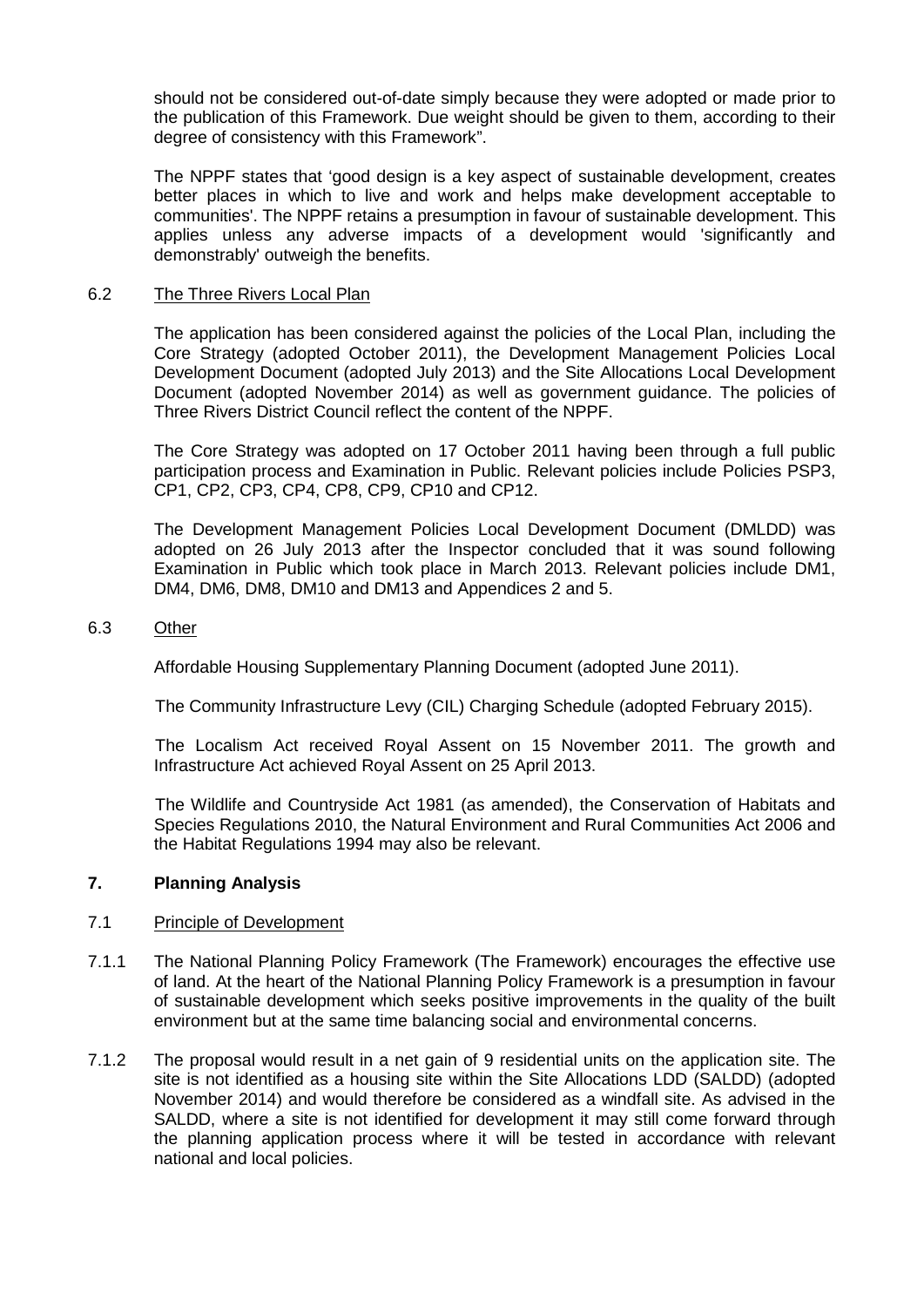7.1.3 Policy CP2 of the Core Strategy (adopted October 2011) advises that in assessing applications for development not identified as part of the District's housing land supply, including windfall sites, applications will be considered on a case by case basis having regard to:

i. The location of the proposed development, taking into account the Spatial Strategy ii. The sustainability of the development and its contribution to meeting local housing needs

iii. Infrastructure requirements and the impact on the delivery of allocated housing sites iv. Monitoring information relating to housing supply and the Three Rivers housing targets.

- 7.1.4 Policy CP3 of the Core Strategy stipulates that housing development should make the most efficient use of land, without compromising the quality of the environment and existing residential uses.
- 7.1.5 The application site is located within Eastbury which is identified as a Secondary Centre in the Core Strategy. The Spatial Strategy of the Core Strategy advises that new development within Secondary Centres will be focused predominately on sites within the urban area, on previously developed land, and Policy PSP3 advises that the Secondary Centres are expected to contribute 24% of housing supply over the plan period.
- 7.1.6 The proposal would predominantly be sited on the existing footprint of the original dwellinghouse and partly on garden land within a built up area. Whilst the part of the site occupied by the footprint of existing building is previously developed land, the remainder of the site would not be classified as previously developed land.
- 7.1.7 Given the location of the site within a Secondary Centre and within a residential area, there is no in principle objection to residential development of the application site in relation to Policy CP2 of the Core Strategy, however this is subject to consideration against other material considerations as discussed below.

# 7.2 Housing Mix

- 7.2.1 Policy CP3 of the Core Strategy states that the Council will require housing proposals to take into account the range of housing needs, in terms of size and type of dwellings as identified by the Strategic Housing Market Assessment (SHMA). The most recent SHMA was published in January 2016 and has identified the indicative targets for market and affordable sectors' dwelling size within the Three Rivers District as follows:
	- 1 bedroom 7.7% of dwellings
	- 2 bedrooms 27.8% of dwellings
	- 3 bedrooms 41.5% of dwellings
	- 4+ bedrooms 23.0% of dwellings
- 7.2.2 The proposal would result in nine 2-bedroom flats. The development would therefore provide 100% 2 bedroom units. Whilst the proposed mix would not accord with the figures set out in the SHMA, it is acknowledged that current market conditions need to be taken into consideration and two-bedroomed accommodation is of high demand. As such, whilst the housing mix would not strictly accord with Policy CP3, it is not considered that a development of this form would prejudice the ability of the Council to deliver overall housing targets and the development is therefore considered acceptable in accordance with Policy CP3 of the Core Strategy (adopted October 2011).
- 7.3 Impact on Character and Street Scene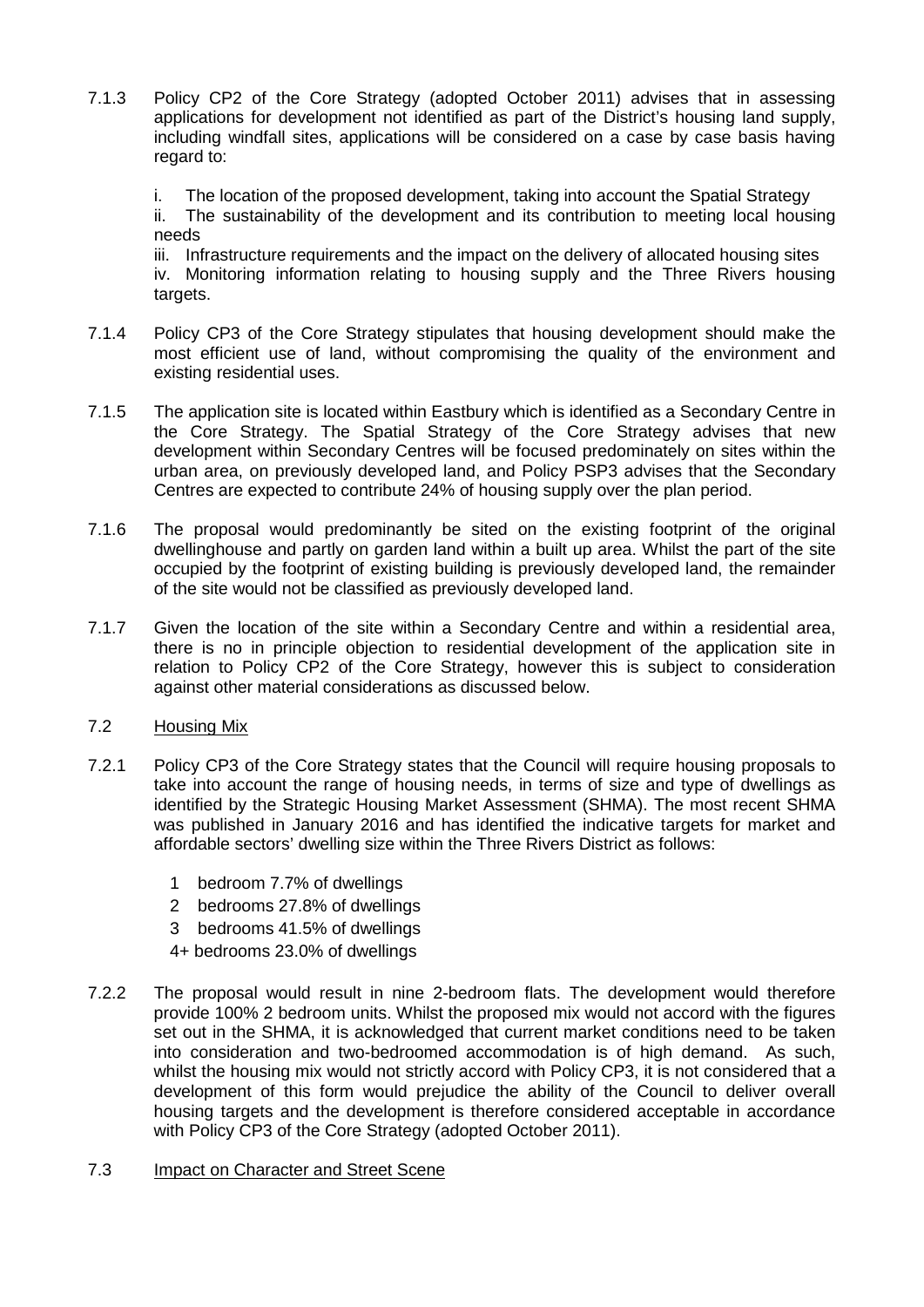- 7.3.1 Policy CP1 of the Core Strategy seeks to promote buildings of a high enduring design quality that respect local distinctiveness and Policies CP3 and CP12 of the Core Strategy set out that development should make efficient use of land but should also 'have regard to the local context and conserve or enhance the character, amenities and quality of an area'.
- 7.3.2 Policy DM1 and Appendix 2 of the Development Management Policies document set out that new residential development should not be excessively prominent in relation to the general street scene and should respect the character of the street scene, particularly with regard to the spacing of properties, roof form, positioning and style of windows and doors and materials. In terms of new residential development, Policy DM1 advises that the Council will protect the character and residential amenity of existing areas of housing from forms of 'backland', 'infill' or other forms of new residential development which are inappropriate for the area. Development will only be supported where it can be demonstrated that the proposal will not result in:
	- i. Tandem development;
	- ii. Servicing by an awkward access drive which cannot easily be used by service vehicles;
	- iii. The generation of excessive levels of traffic;
	- iv. Loss of residential amenity;
	- v. Layouts unable to maintain the particular character of the area in the vicinity of the application site in terms of plot size, plot depth, building footprint, plot frontage width, frontage building line, height, gaps between buildings and streetscape features (e.g. hedges, walls, grass verges etc.)
- 7.3.3 In addition to the above, the Design Criteria as set out within Appendix 2 of the Development Management Policies document states that applications for new development will be assessed on their own merits and new development must not be excessively prominent in relation to adjacent properties or to the general street scene and respect the character of the street scene, particularly with regard to the spacing of properties, roof form, positioning and style of windows and doors, and materials.
- 7.3.4 The Design Criteria at Appendix 2 state that in order to prevent a terracing effect and maintain appropriate spacing between properties in character with the locality, development at first floor level and above should be set in a minimum of 1.2 metres from the flank boundary although this distance must be increased in low density areas.
- 7.3.5 Traffic generation, access for service vehicles and impact on residential amenity are discussed in the relevant analysis sections below and it is noted that the proposal would not result in tandem development.
- 7.3.6 The application site is located within a residential area which is characterised by a variety of built form ranging from detached houses to two and three storey flatted developments, the latter of which dominate the southern side of Eastbury Avenue. The local character of Eastbury Avenue has significantly altered over recent years with the introduction of flatted development of varying design and size. The flatted developments in close proximity to the application site are predominantly three storeys in height however some contain accommodation within the roofspace served by dormer windows, undercroft parking or basements such as Latimer Place located further east. They also generally have flat roof forms which reduce their overall height. In terms of architectural design, the local area is extremely mixed with Art Deco inspired development sited adjacent to more traditional dark bricked buildings with lighter buildings immediately opposite.
- 7.3.7 The existing dwellinghouse is of a traditional design with a two storey hipped front projection. The host dwelling is not listed, locally listed nor is it located within a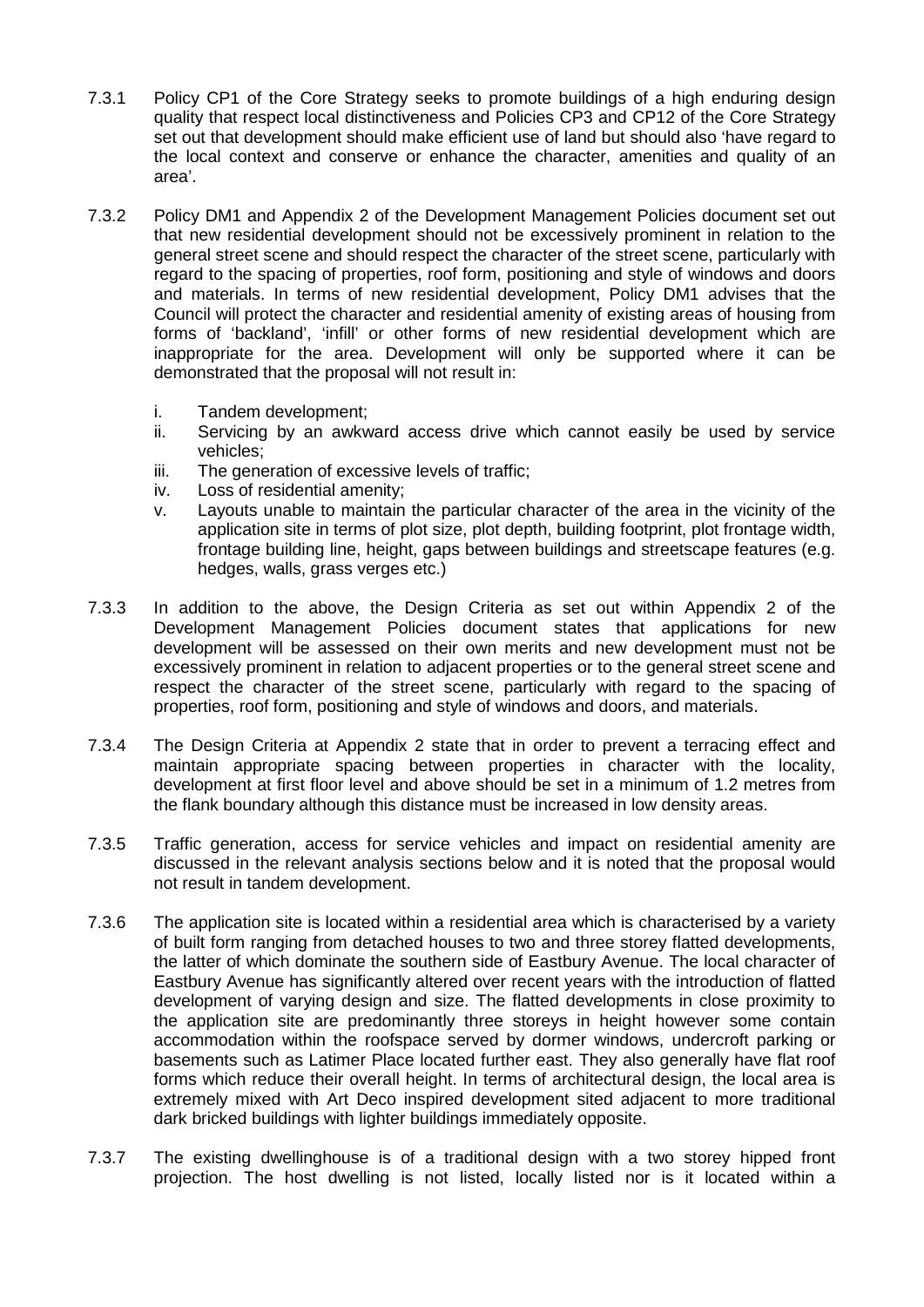Conservation Area, therefore its loss is not considered to be unacceptable or detrimental to the character and appearance of the area which is extremely varied in terms of design.

- 7.3.8 The proposed development would not result in tandem development. The proposed residential block would comprise three stories however the accommodation proposed within the roofspace would be served by dormers to the front. In relation to the scale of the new building, it would be relatively comparable to the width and depth of other flatted developments within the locality.
- 7.3.9 With regards to spacing, amended plans were received which increase the distance between the flank elevations of the two storey wing elements of the residential block so that they would be set in between 2.4-2.5 metres which would accord with Appendix 2 of the Development Management Policies LDD and thus appropriate spacing is maintained. Furthermore, the main three storey element of the block would be set in 5 metres from either flank.
- 7.3.10 The main ridge of the building would measure 12.2 metres in height and the indicative street scene plan 18 FEAN SS01 REV-F details that the ridge of the proposed development would be approximately 2.5 metres higher than that of 34 Eastbury Avenue reflecting the land level changes in this part of Eastbury Avenue. With regard to 38 Eastbury Avenue the same plan details the outline of the flatted development approved under application 18/0207/FUL however this planning permission has not been implemented. On assessment of the current site circumstances the proposed residential block would have a ridge height approximately 3 metres higher than this neighbouring property. Whilst the ridge height of the residential block would be higher than both neighbouring properties, the roof form would be hipped away from the boundaries and the highest part of the block would be set in approximately 8 metres from both flank boundaries. Amended plans were received during the application process to reduce the width of the parapet on the front elevation, thus reducing the impression of bulk. In addition, given the varied street scene in the area which includes flatted blocks adjacent to detached dwellings with varied heights, it is not considered that the proposed flatted development compared to 34 Eastbury Avenue would result in it appearing unduly prominent or have an adverse impact on the character or appearance of the street scene of Eastbury Avenue. Furthermore the main building would be set back from the highway by approximately 14 metres and while it cannot be relied upon as a result of the possibility of storm damage and disease, screening from existing vegetation and trees which would be retained to the frontage of the application site would help soften the appearance of the building within the site.
- 7.3.11 To the front the building would have an Edwardian-style façade featuring brick pilasters, sash windows, with contrasting brick detailing below and rubbed brick arches above and rendered ground floor and stone detailing. The street scene of Eastbury Avenue is mixed with a variety of architectural styles and materials and there is no objection to the proposed design of the block or to the external finish which would not adversely affect the character or appearance of the area. However a condition on any consent would require the submission of further samples and details of materials to ensure that these would be appropriate to the area.
- 7.3.12 The proposed bin storage would be sited forward of the main building, however they would be set back approximately 1 metres from the highway and would have a flat roof form with a modest height of 2.5 metres. It would have a bricked exterior. Furthermore, as previously stated, whilst it cannot be relied upon there is existing screening as a result of the trees and hedging along the front boundary would prevent the building being readily apparent within the streetscene. As such, it is not considered that the proposed bin storage would become a prominent feature within street scene and would not have an adverse impact on the character or appearance of the area.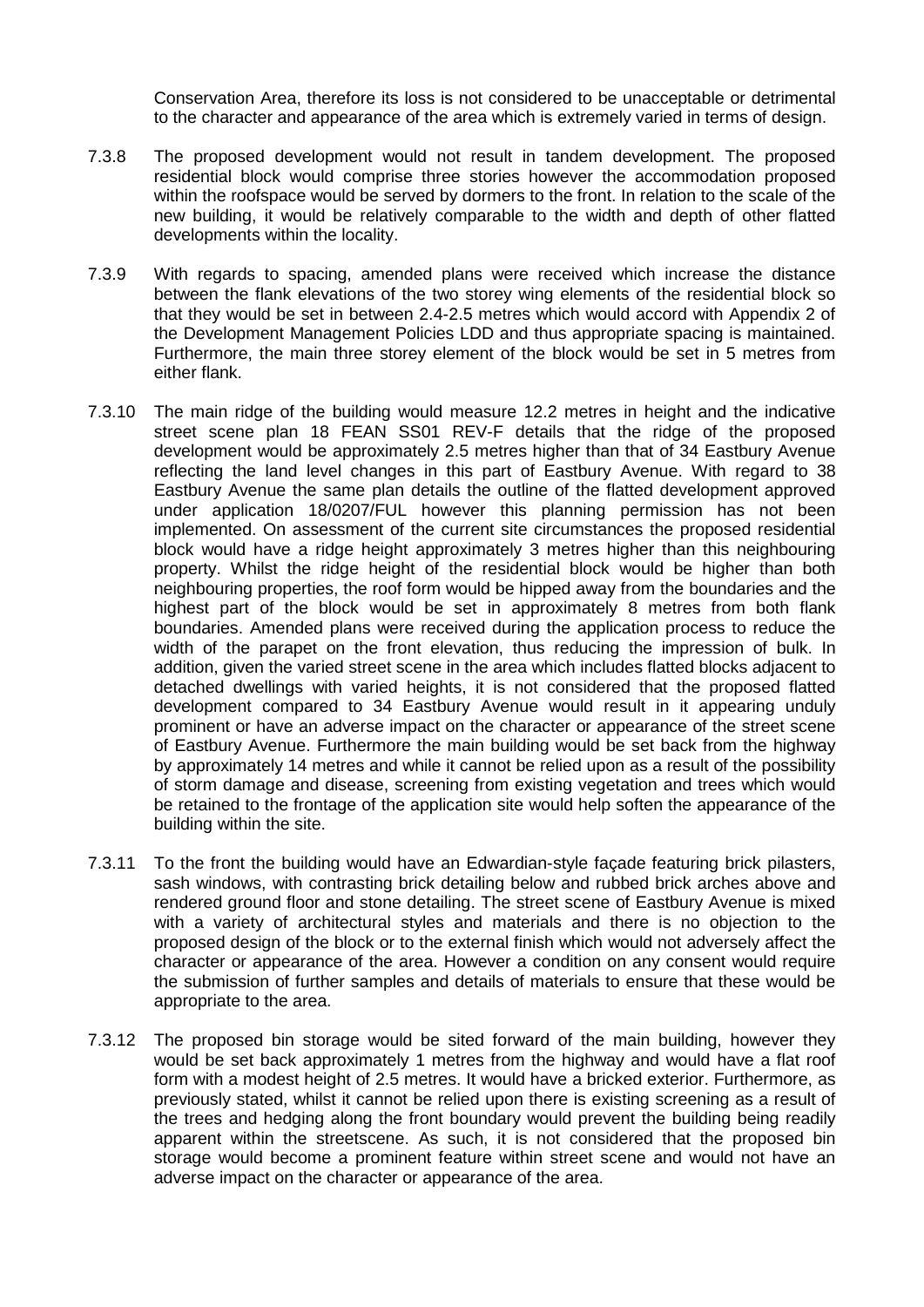- 7.3.13 Two dormers are proposed centrally within the front roofslope of the main dwelling. They would be set down from the main ridge and are of small scale and are considered to be subordinate features within the roof in accordance with the Design Criteria at Appendix 2 of the Development Management Policies LDD. In addition, the recessed dormer features located within the rear roofslope are even in size and scale and given that they are located to the rear, they would not be readily visible from the street scene. They would also be set down from the main ridge and set in from the outer flanks of the roof. As such, these dormers are also considered to be in accordance with Appendix 2 and are acceptable.
- 7.3.14 The rooflights proposed within the flank roofslope of the main roof would be at an elevated height and as such would not be readily visible and are not considered to have a detrimental impact on the character and appearance of the building or wider area.
- 7.3.15 The proposed basement level parking would not be readily visible from the public realm. Other basement parking is evident within Eastbury Avenue including Latimer Place and Eastbury Heights and as such this aspect of the proposal would not result in any significant harm to the character and appearance of the area.
- 7.3.16 The proposed development includes sliding entrance gates and pillars and railings along the front boundary which would have a maximum height of 1.8 metres. There are a number of other gated developments located along Eastbury Avenue (as illustrated on photos submitted by the applicant). As such, it is not considered that the proposed design and size of the gates, pillars and railings would be unacceptable.
- 7.3.17 In summary, subject to conditions it is not considered that the development would appear out of character with the area in the vicinity of the application site. It would not appear unduly prominent in the street scenes of Eastbury Avenue or The Marlins or result in adverse impacts on the character or appearance of the area. The proposal would therefore be acceptable in accordance with Policies CP1, CP3 and CP12 of the Core Strategy and Policy DM1 and Appendix 2 of the Development Management Policies document.

### 7.4 Impact on amenity of neighbours

- 7.4.1 Policy CP12 of the Core Strategy states that development should 'protect residential amenities by taking into account the need for adequate levels and disposition of privacy, prospect, amenity and garden space'.
- 7.4.2 Policy DM1 and Appendix 2 of the Development Management Policies document set out that residential development should not result in loss of light to the windows of neighbouring properties nor allow overlooking, and should not be excessively prominent in relation to adjacent properties. To ensure that loss of light would not occur to the habitable rooms of neighbouring dwellings as a result of new development, the Design Criteria at Appendix 2 of the Development Management Policies LDD advise that two storey development should not intrude into a 45 degree splay line across the rear garden from a point on the joint boundary, level with the rear wall of the adjacent property. This principle is dependent on the spacing and relative positions of properties and consideration will be given to the juxtaposition of properties, land levels and the position of windows and development on neighbouring properties.
- 7.4.3 With regards to privacy, Appendix 2 states that to prevent overlooking, distances between buildings should be sufficient so as to prevent overlooking, particularly from upper floors. As an indicative figure, 28 metres should be achieved between the faces of single or two storey buildings backing onto each other or in circumstances where privacy needs to be achieved. Distances should be greater between buildings in excess of two storeys with elevations which face each other or where there are site level differences involved.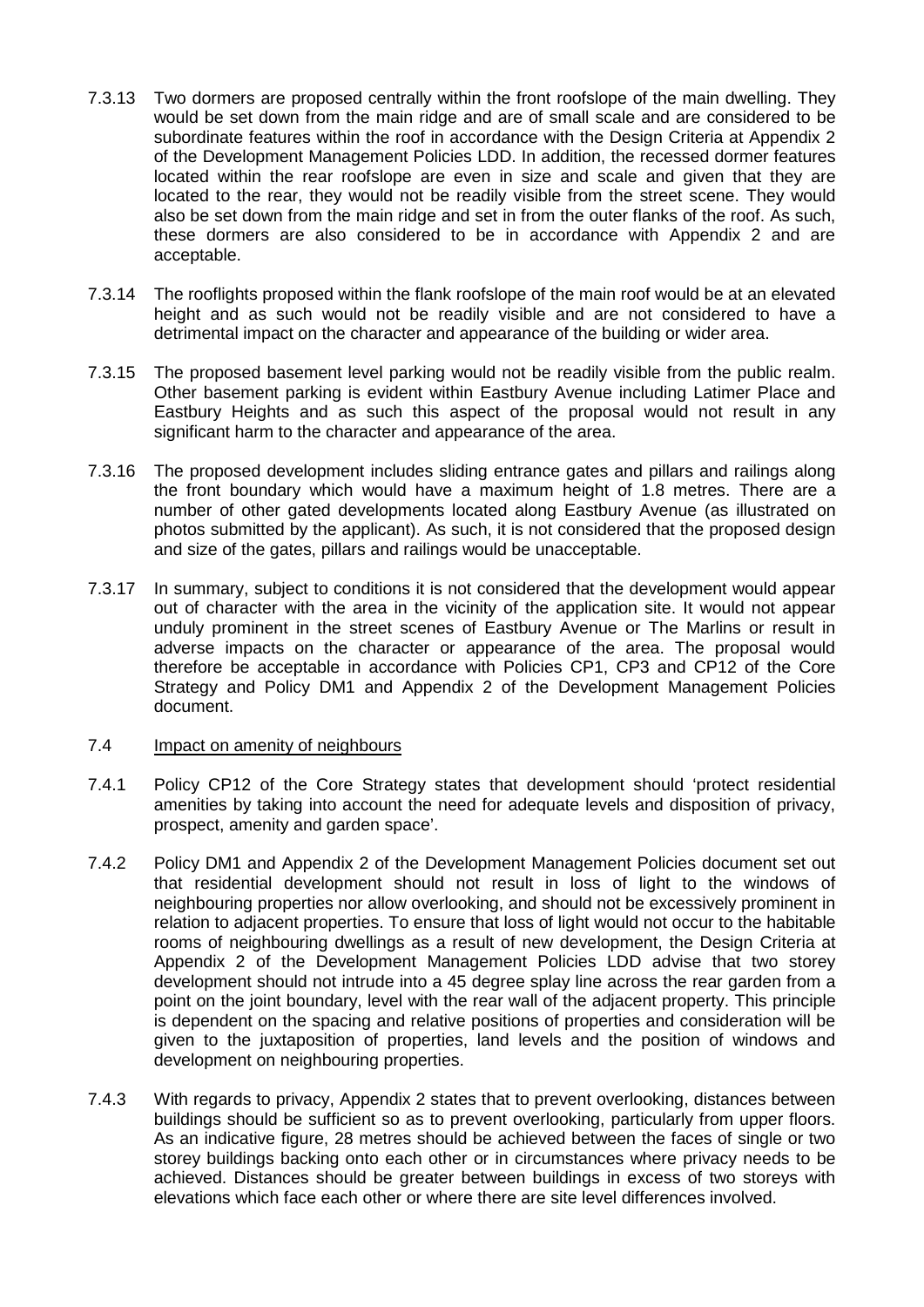- 7.4.4 In this case and with regard to 38 Eastbury Avenue, the proposed residential block would extend approximately 14 metres deeper than this neighbour and the two storey winged element of the proposed block adjacent to the boundary would intrude a 45 degree splay line by approximately 2.4 metres. The central part of the block would result in an intrusion of 14 metres. Whilst there is an intrusion, the two storey winged element of the proposed building would be set off the shared boundary with 38 Eastbury Avenue by approximately 2.5 metres and a total distance of 4 metres between the block and this neighbour. The main element of the building would be set in 5 metres from the common boundary and the roof would be hipped away from the boundary. Furthermore, this neighbour is located to the east and given the orientation of the sun it is not considered that the proposed building would result in detrimental impact towards the residential amenities of this neighbouring dwelling and while the development would be of increased scale in comparison to the existing dwelling on the application site, it is not considered that the proposal would result in a form of development that would result in significant loss of light or that it would appear overbearing to 38 Eastbury Avenue so as to justify refusal of the application by reason of demonstrable harm to the residential amenity of this neighbour.
- 7.4.5 With regards to the occupants of 34 Eastbury Avenue, the proposed two storey winged element of the block would intrude on a 45 degree splay line taken from a point on the joint boundary level with the rear elevation of the conservatory located adjacent to the common boundary by 1 metre. The main central element of the block would intrude by 13 metres. Whilst there is an intrusion, similarly to 38 Eastbury Avenue, the spacing between the proposed block and this neighbour measures a total of 4.5 metres and the main part of the residential block would be further set in. In addition, whilst it cannot not be relied upon there is an existing protected tree located on the boundary which would screen the two storey winged element that intrudes the splay line. As such, it is not considered that the 1 metre intrusion would result in any demonstrable harm to the residential amenities of 34 Eastbury Avenue. It is noted that this neighbour is sited at a lower land level than the application site, however the main element of the building would be set in 5 metres from the common boundary and the roof would be hipped away from the boundary. As such it is not considered that the proposed building would result in demonstrable harm to the residential amenities of this neighbour in regard to becoming and overbearing form of development.
- 7.4.6 The application site backs onto 1 The Marlins. However this neighbouring property to the rear is positioned within its plot more towards the rear of 34 Eastbury Avenue and as such its rear elevation does not directly face towards the application site and is directed to the north-east towards 2 The Marlins. The built footprint of the proposed development would be set a minimum of 16 metres from the rear site boundary; and there would be further reduction at third floor level. This distance is considered sufficient to prevent any harm towards this neighbour and it is not considered that the development would result in an unacceptable adverse impact on the residential amenity of this neighbour through causing loss of light or appearing overbearing so as to justify refusal of the application.
- 7.4.7 With regards to overlooking, the Design Criteria at Appendix 2 state that windows at first floor level should not generally be located in flank elevations. Flank windows of other rooms should be non-opening, below 1.7 metres (from internal floor level) and obscure glazed. High level windows with a cill height of 1.7 metres or more may be acceptable where a secondary light source is necessary. Ground floor windows should be located away from flank boundaries. Where flank windows to ground floor habitable rooms have to be incorporated, the boundary must be satisfactorily screened by a fence, wall or evergreen hedge.
- 7.4.8 Fenestration is proposed at both ground, first and second floor levels within both flank elevations although amended plans were received to remove three windows from both flanks. The proposed flank windows would serve a mixture of habitable and non-habitable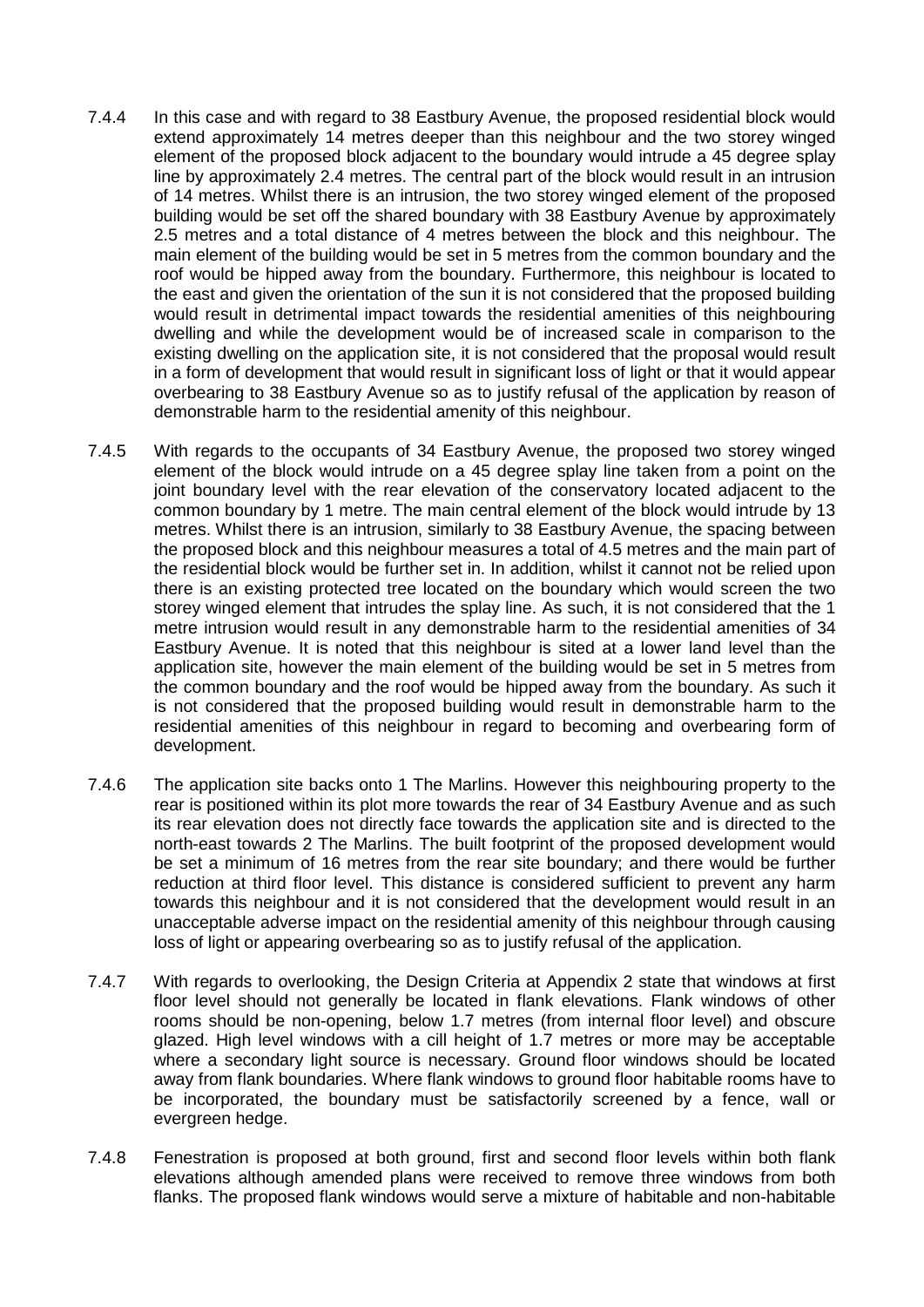rooms. The submitted plans detail that the majority of the windows would be fitted with obscured glazing and would be non-opening except for two ground floor windows facing towards either adjacent boundary however there is existing screening provided by close boarded timber fencing and a brick wall which would prevent any direct overlooking. A condition is suggested requiring all windows at first floor level and above to be obscure glazed and non-opening below 1.7 metres to ensure no overlooking would occur.

- 7.4.9 Rooflights are proposed within both flank roof slopes which would serve a combination of habitable and non-habitable rooms. A condition is suggested requiring these windows to be positioned so that the cill heights would be 1.7 metre above internal floor level to prevent any overlooking.
- 7.4.10 The glazing proposed within the rear elevation, including the two dormers within the rear roofslope would primarily overlook the communal amenity space. As previously detailed at paragraph 4.5.6 there is a distance of approximately 16 metres between the flatted development the rear boundary which backs onto the private amenity space of 1 The Marlins to the rear which is considered sufficient distance to prevent any significant overlooking towards this neighbour. Furthermore, the existing line of mature trees which are currently sited along the rear boundary screen any views of 1 The Marlins from the application site preventing any direct overlooking towards this neighbour.
- 7.4.11 The submitted plans indicate that the unit contained within the roofspace would have access to an external terrace on the roof of the rear projection. The Design Criteria at Appendix 2 of the Development Management Policies LDD states that development should not include balconies which overlook neighbouring properties to any degree. Amended plans were requested during the course of the application to prevent external access onto the roof space however none were forthcoming as the applicant confirmed that the flat roof section would be sunken below the ridge and screening would be installed to prevent any direct overlooking. Whilst balconies are often discouraged, subject to a condition requiring a privacy screen to be installed to the flanks of the external balcony at a height of 1.8 metres above the floor level to prevent any overlooking to neighbour amenity, no objection is raised.

# 7.5 Amenity Space

- 7.5.1 Amenity space standards for residential development are set out in Appendix 2 of the Development Management Policies LDD where it is stated that depending on the character of the development, the space may be provided in the form of private gardens or in part, may contribute to formal spaces/settings for groups of buildings. Communal space for flats should be well screened from highways and casual passers-by. In terms of size, one-bedroom flats should be served by 21sq.m amenity space with an additional 10sq.m per additional bedroom.
- 7.5.2 Following receipt of amended plans, the proposal would result in the construction of nine 2-bedroom apartments although the proposed floor plans detail that flats 1, 3, 4 and 6 would each contain a study which could be converted into a third bedroom. As such, the indicative amenity space requirement is based on five 2-bed units and four 3-bed units. The amenity space requirement would therefore be 278sq. metres.
- 7.5.3 The submitted plans indicate that there would be an area of approximately 575sq.metres to the rear of the proposed building which is considered sufficient in size for communal amenity space and would exceed standards.
- 7.6 Highways & Access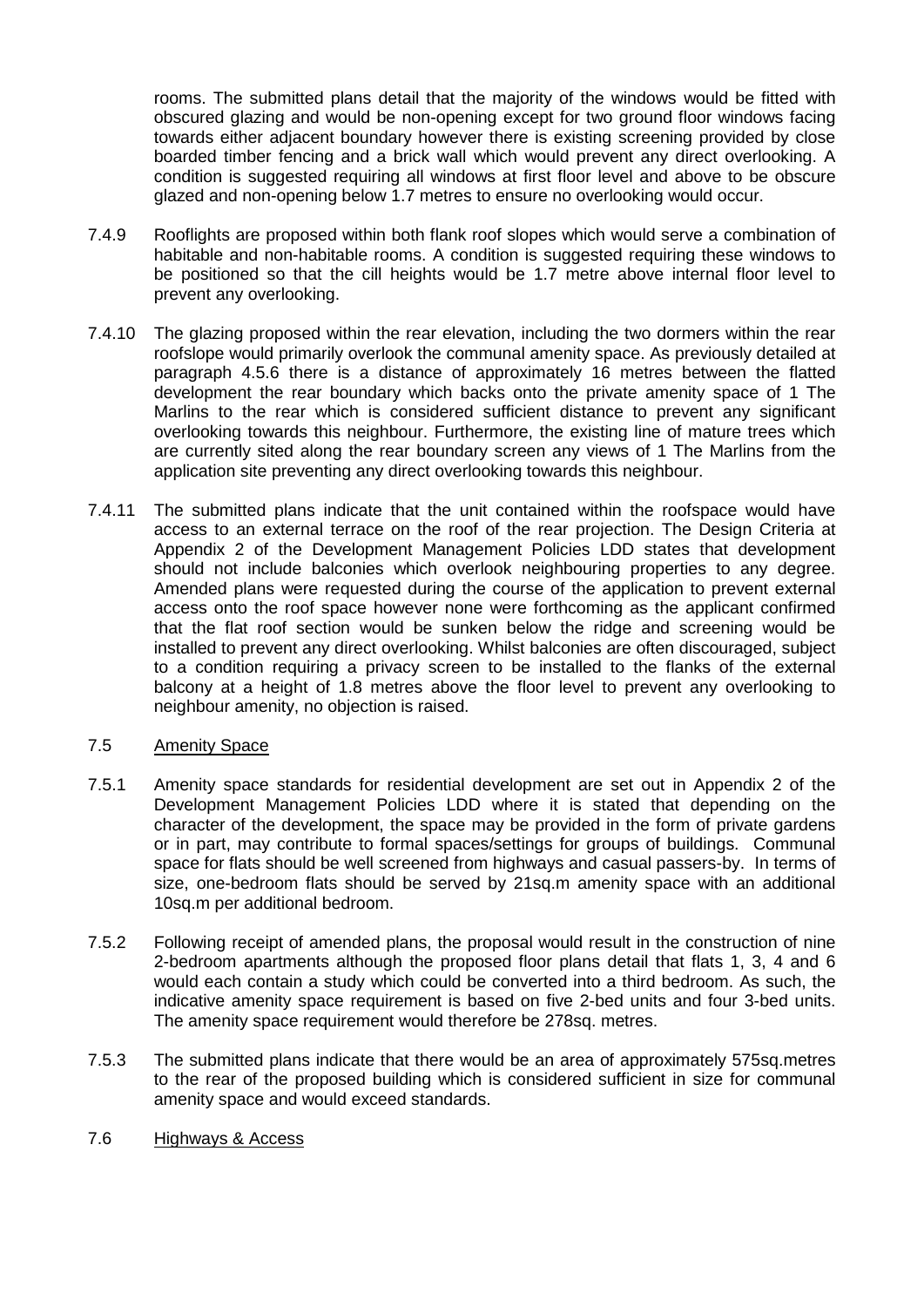- 7.6.1 Core Strategy Policy CP10 requires development to make adequate provision for all users, including car parking. Appendix 5 of the Development Management Policies document sets out parking standards for developments within the District.
- 7.6.2 As existing the application site benefits from an access located within the north-western corner of the site. The proposed development seeks to close off this access and create a new access located just off centre within the frontage of the site. The Highways Officer was consulted on the application and considered that the proposal would not have an unreasonable impact on the safety and operation of the surrounding highway. Although they raised no objection the Highways Officer requested that further details of the construction proposals are submitted to ensure that the proposed access arrangements can facilitate safe vehicle movements and are suitable to be adopted as part of the highway network.
- 7.6.3 Subject to conditions suggested by the Highways Officer requiring access design details; provision of visibility splays and submission of a construction management plan, it is considered that the proposal would provide a safe and adequate means of access and that the safety and operation of the highway network would not be adversely affected. The development would therefore be acceptable in this regard in accordance with Policy CP10 of the Core Strategy.
- 7.6.4 An informative on any consent would advise the applicant that works to be undertaken on the highway would require an agreement with the Highway Authority.

# 7.7 Parking

- 7.7.1 Policy DM13 of the DMP LDD requires development to make provision for parking in accordance with the parking standards set out at Appendix 5 of the same document. Appendix 5 sets the parking requirement for dwellings as follows:
	- 1 bedroom dwellings 1.75 spaces (1 assigned)
	- 2 bedroom dwellings 2 spaces (1 assigned)
	- 3 bedroom dwellings 2.25 spaces (2 assigned)
	- 4 or more bedroom dwellings 3 spaces (3 assigned)
- 7.7.2 For the reasons previously explained at paragraph 7.5.2 the parking requirements for the development would be based on five 2-bed units and four 3-bed units. The development would require 19 spaces (13 assigned).
- 7.7.3 The proposal includes the provision of basement level parking providing 16 parking spaces (8 disabled) with an additional 3 spaces provided within the site frontage; totalling 19 spaces which would meet the parking standards. As a result of the reduction in the number of units proposed there is a reduction in the number of parking spaces required. This has in turn resulted in the applicant altering the layout of the parking spaces within the basement to provide increased space for access and egress. There is a reduced number of tandem spaces which improves accessibility into the spaces as detailed within the revised swept path analysis. The spaces have also been increased in width by 0.1 metres measuring 2.5m x 4.8 metres which meet the general standards detailed within Policy DM13 of the Development Management Policies LDD. Additional space is provided adjacent to the disabled spaces to assist with access to/from vehicles. The positioning of the 8 disabled spaces has also been revised such that these could be allocated to 5 separate flats (i.e. a reduction in the number of tandem accessible spaces). It is also worth noting that the overall provision of accessible spaces exceeds policy requirements.
- 7.7.4 A condition on any consent would require details of the allocation of parking within the development to be formally agreed and for these arrangements to be implemented and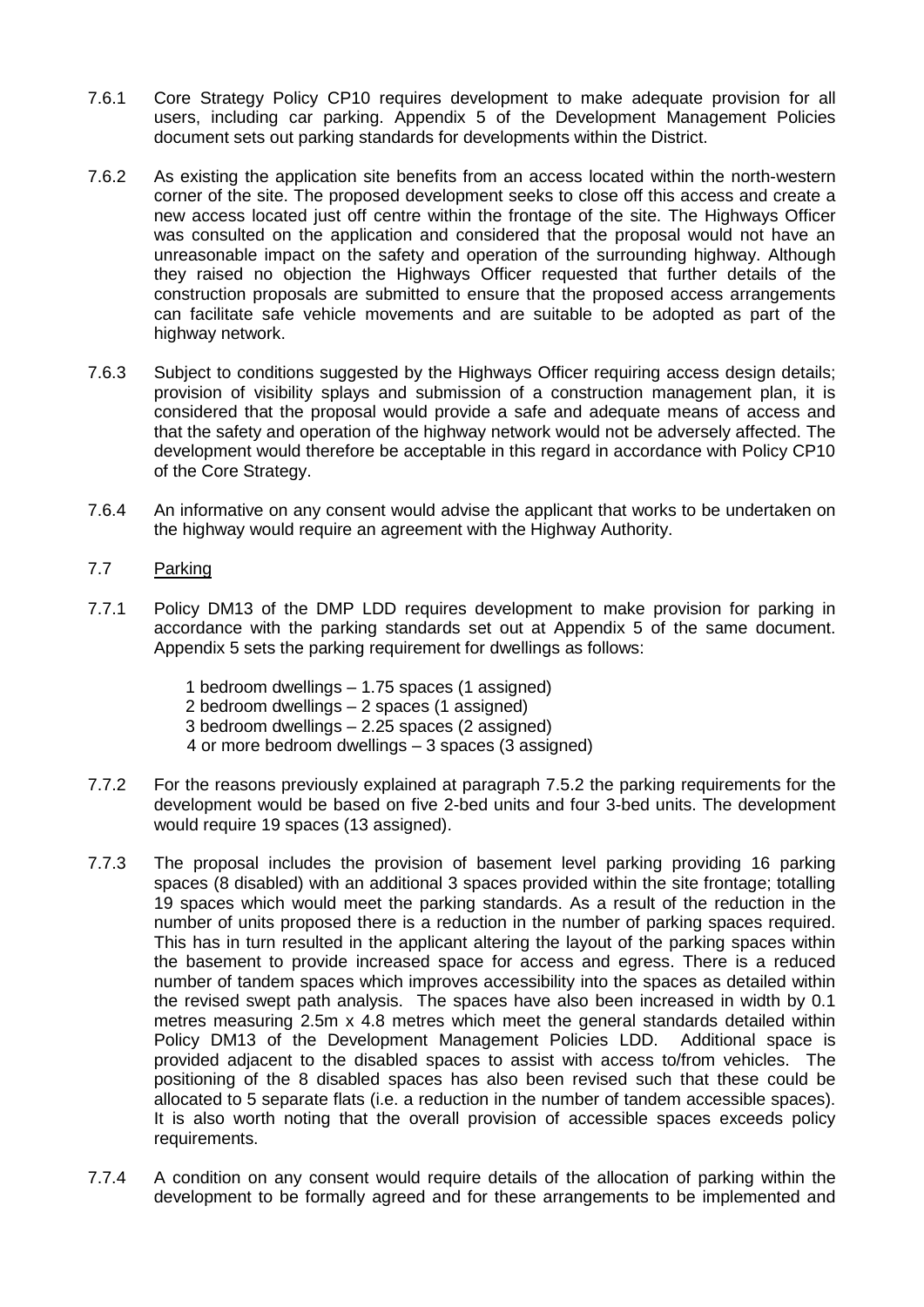maintained. This would include allocation and management of the 8 disable parking spaces.

- 7.7.5 Subject to conditions the development would make provision for parking in accordance with standards and the development would be acceptable in this regard in accordance with Core Strategy Policy CP10 and Policy DM13 and Appendix 5 of the Development Management Policies document.
- 7.7.6 There are cycle storage areas within the basement which would accommodate storage for each of the nine new units which would exceed the requirements of Policy DM13 and Appendix 5 of the Development Management Policies document which require 1 space per 2 units in the case of flats.
- 7.7.7 In conclusion, the proposal would provide a policy compliant level of parking provision which also accords with guidance in relation to the size of spaces. The submitted swept path assessments demonstrate that access to/from all spaces can be achieved. In addition, there is space for vehicles to wait safely within the basement whilst a second vehicle is retrieved from the tandem parking spaces, and all such waiting is clear of the highway such that either way there is no harm to highway safety. The Highways Authority raised no objection and the proposal is considered acceptable in accordance with Policy CP10 of the Core Strategy (adopted October 2011) and Policy DM13 and Appendix 5 of the Development Management Policies LDD (adopted July 2013).

### 7.8 Wildlife and Biodiversity

- 7.8.1 Section 40 of the Natural Environment and Rural Communities Act 2006 requires Local Planning Authorities to have regard to the purpose of conserving biodiversity. This is further emphasised by regulation 3(4) of the Habitat Regulations 1994 which state that Councils must have regard to the strict protection for certain species required by the EC Habitats Directive.
- 7.8.2 The protection of biodiversity and protected species is a material planning consideration in the assessment of applications in accordance with Policy CP9 of the Core Strategy (adopted October 2011) and Policy DM6 of the DMLDD. National Planning Policy requires Local Authorities to ensure that a protected species survey is undertaken for applications that may be affected prior to determination of a planning application. A Biodiversity Checklist and a Bat Survey Report prepared by CSA Environmental were submitted with the application.
- 7.8.3 Both Herts Ecology & Herts & Middlesex Wildlife Trust were consulted on the application. Herts Ecology provided a response and noted that two nocturnal surveys were undertaken on 3 May and 13 June 2018 and no bats were observed emerging from or re-entering either building and overall, there was limited bat flight activity across the site. As no bats were recorded roosting in the property, no mitigation is required. Notwithstanding, as bats were recorded in the area (albeit in low numbers), if external lighting is proposed, it should be designed to minimise light spill, in particular directing light away from the boundary vegetation to ensure dark corridors remain for use by wildlife as well as directing lighting away from potential roost / nesting sites.

### 7.9 Trees and Landscaping

7.9.1 Policy CP12 of the Core Strategy expects development proposals to 'have regard to the character, amenities and quality of an area', to 'conserve and enhance natural and heritage assets' and to 'ensure the development is adequately landscaped and is designed to retain, enhance or improve important existing natural features'.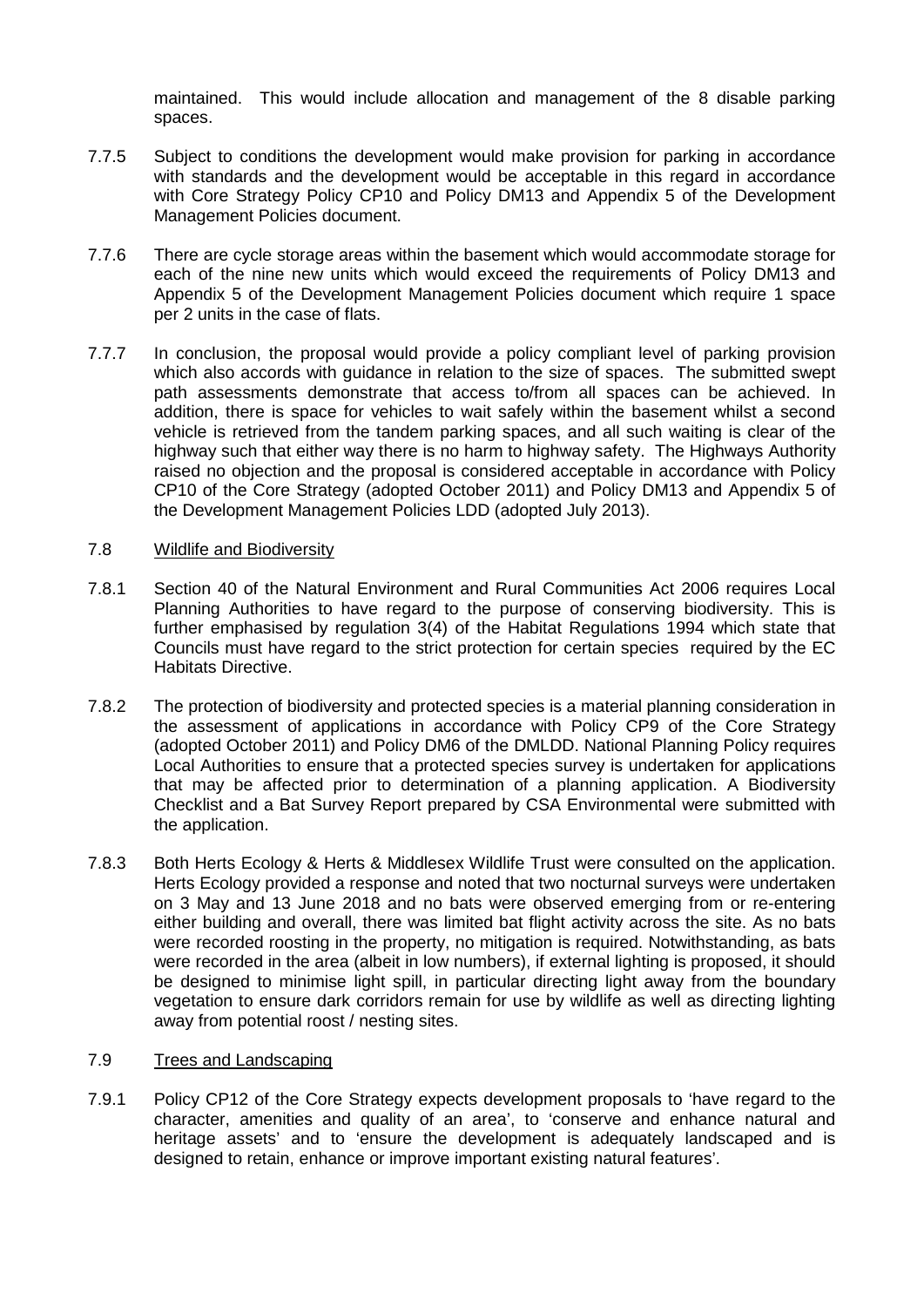- 7.9.2 Policy DM6 of the Development Management Policies document sets out requirements in relation to trees, woodlands and landscaping and sets out that:
	- i) Proposals for new development should be submitted with landscaping proposals which seek to retain trees and other important landscape and nature conservation features. Landscaping proposals should also include new trees and other planting to enhance the landscape of the site and its surroundings as appropriate.
	- ii) Development proposals on sites which contain existing trees and hedgerows will be expected to retain as many trees and hedgerows as possible, particularly those of local amenity or nature conservation value or hedgerows considered to meet the Hedgerow Regulations 1997.
	- iii) Development proposals should demonstrate that existing trees, hedgerows and woodlands will be safeguarded and managed during and after development in accordance with the relevant standards.
	- iv) Development should be designed in such a way as to allow trees and hedgerows to grow to maturity without causing undue problems of visibility, shading or damage. Development likely to result in future requests for significant topping, lopping or felling will be refused.
	- v) Planning permission will be refused for any development resulting in the loss or deterioration to protected woodland (including ancient woodland), protected trees (including aged or veteran trees) and hedgerows, unless conditions can be imposed to secure their protection.
- 7.9.3 The application site contains a number of trees which are protected by Tree Preservation Order 217. The application was supported by a Tree Survey Report prepared by Patrick Stileman. The Landscape Officer was consulted on the application and initially raised an objection to the proposed development. Following the initial objection by the Landscape Officer, the applicant provided an Arboricultural Impact Plan numbered DS10101701.03 and the Landscape Officer was re-consulted and considered that the Arboricultural Impact Plan submitted provided a much better level of tree information, and in particular addressed how the constraints posed by both on and off-site trees will be addressed. The Landscape Officer therefore withdrew their initial objection and recommended approval subject to a pre-commencement condition requiring a method statement to be submitted and agreed in writing by the Local Planning Authority.
- 7.9.4 Following the Committee meeting held in October an additional site plan referenced 18FEAN SP1G was submitted which shows that a total of 21 trees are proposed to be removed from the site as a result of the development. The trees identified for removal are all either category U (poor condition that cannot realistically be retained) or category C (low quality and value) trees and as such the Landscape Officer has raised no objection to their removal. The application also provides an opportunity for additional landscaping to be secured (a condition is included).

# 7.10 Sustainability

- 7.10.1 Policy CP1 of the Core Strategy requires the submission of an Energy and Sustainability Statement demonstrating the extent to which sustainability principles have been incorporated into the location, design, construction and future use of proposals and the expected carbon emissions.
- 7.10.2 Policy DM4 of the DMLDD requires applicants to demonstrate that development will produce 5% less carbon dioxide emissions than Building Regulations Part L (2013) requirements having regard to feasibility and viability. This may be achieved through a combination of energy efficiency measures, incorporation of on-site low carbon and renewable technologies, connection to a local, decentralised, renewable or low carbon energy supply. The policy states that from 2016, applicants will be required to demonstrate that new residential development will be zero carbon. However, the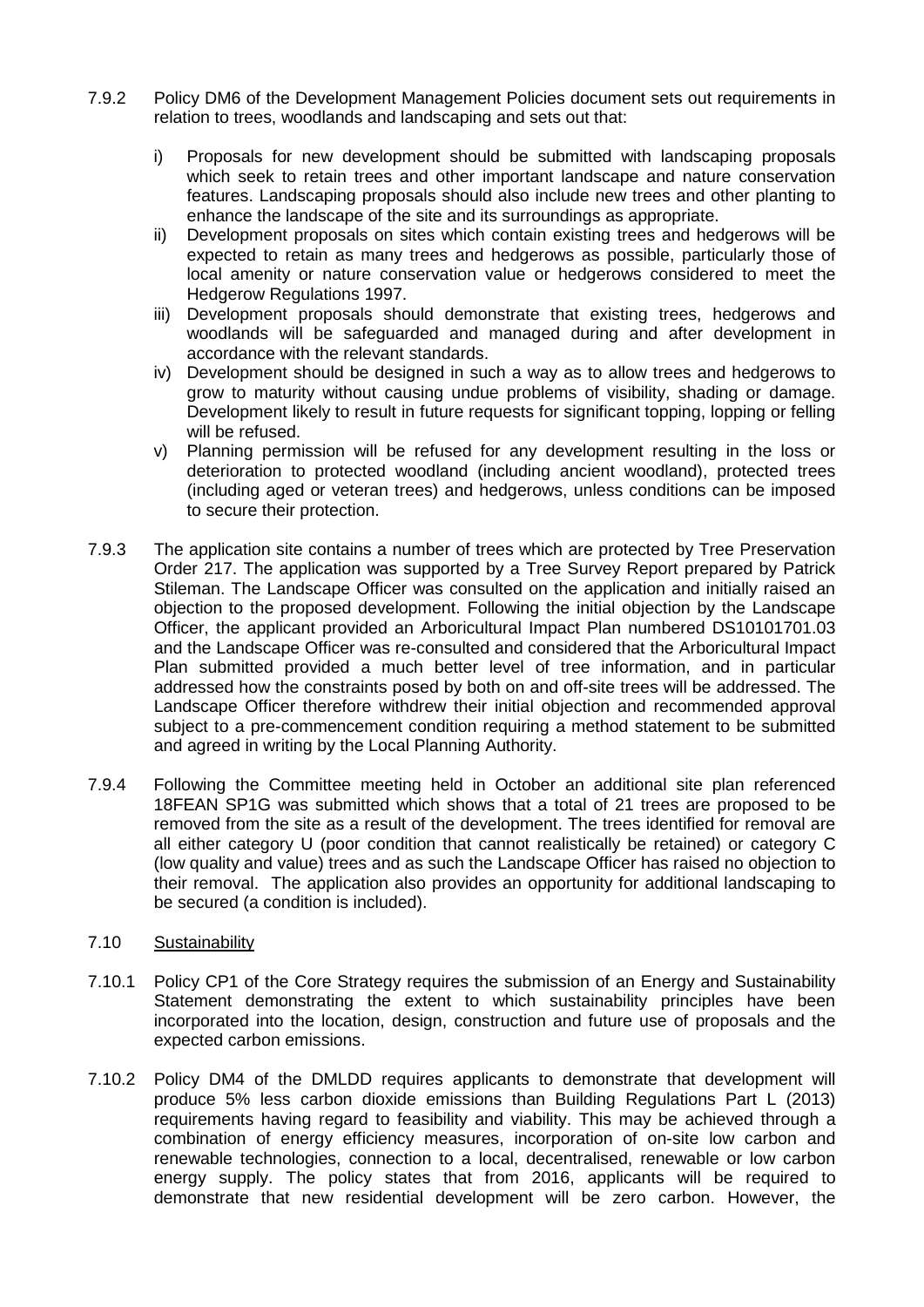Government has announced that it is not pursuing zero carbon and the standard remains that development should produce 5% less carbon dioxide emissions than Building Regulations Part L (2013) requirements having regard to feasibility and viability.

- 7.10.3 The application is supported by an Energy Statement dated June 2018 prepared by XCO2 which details that the dwelling would result in a 5.6% saving in CO2 emissions and meet the current Building Control requirements.
- 7.10.4 The proposed dwelling will also include renewable technology as part of the construction which will include photovoltaic solar panels; however no further details have been provided. As such a condition will be attached to any consent requiring further details of the energy saving measures to ensure that the development complies with Policy DM4 of the Development Management Policies LDD.

### 7.11 Refuse and Recycling

- 7.11.1 Policy CP1 of the Core Strategy states that development should provide opportunities for recycling wherever possible. Policy DM10 of the DMP LDD sets out that adequate provision for the storage and recycling of waste should be incorporated into proposals and that new development will only be supported where the siting or design of waste/recycling areas would not result in any adverse impact to residential or workplace amenities, where waste/recycling areas can be easily accessed (and moved) by occupiers and waste operatives and where there would be no obstruction to pedestrian, cyclist or driver sight lines.
- 7.11.2 A refuse enclosure has been indicated on the plans within the north eastern corner of the site, set back approximately 0.8 metres from the highway. The proposed bin storage would have a width of 3.7 metres, depth of 3.6 metres and would have a flat roof form measuring 2.5 metres in height and would have a bricked exterior.
- 7.11.3 The storage area would be of sufficient size to accommodate three 1100L bins, one 360L, one 240L and one 140L. The refuse/recycling provision proposed is considered acceptable in accordance with Policy CP1 of the Core Strategy and Policy DM10 of the Development Management Policies LDD.

# 7.12 Flood Risk

- 7.12.1 Policy DM8 (Flood Risk and Water Resources) of the Development Management Policies LDD (adopted July 2013) requires development to include Sustainable Drainage Systems (SuDs).
- 7.12.2 The application was supported by a SuDS Statement, Job. 1687, Draft 2, dated June 2018, prepared by EAS. The Local Lead Flood Authority (LLFA) were consulted on the application and initially raised an objection to the submitted details and the proposal. Following receipt of these comments the applicant has been in correspondence with the Local Planning Authority and LLFA and subsequently provided additional information by AES in a letter dated 19 September 2018. The LLFA were re-consulted and were satisfied with the updated information.
- 7.12.3 The drainage strategy is based on attenuation and discharge the run off into Thames Water surface water sewer via a proposed new connection located to the west of Eastbury Avenue. The discharge rate is proposed to be controlled via hydro brake to 0.9 l/s and Thames Water have confirmed that they have capacity to receive the proposed discharge rate.
- 7.12.4 As such, the LLFA withdrew their objection and recommended approval subject to conditions.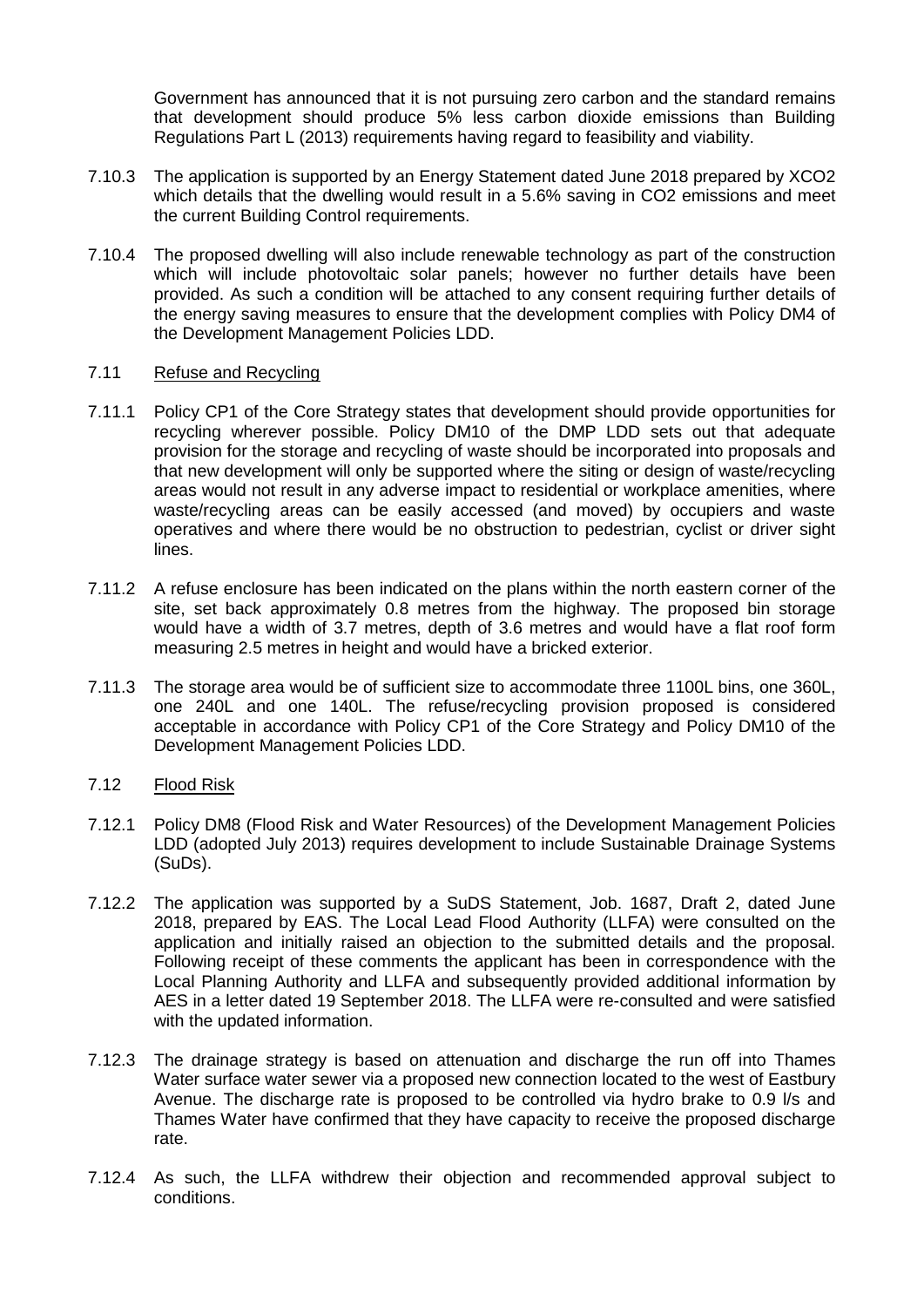7.12.5 In summary, subject to conditions, the proposed development would be acceptable in accordance with Policy CP1 of the Core Strategy (adopted October 2011) and Policies DM8 and DM9 of the Development Management Policies LDD (adopted July 2013).

### 7.13 Affordable Housing

- 7.13.1 In view of the identified pressing need for affordable housing in the District, Policy CP4 of the Core Strategy seeks provision of around 45% of all new housing as affordable housing and requires development resulting in a net gain of one or more dwellings to contribute to the provision of affordable housing. Developments resulting in a net gain of between one and nine dwellings may meet the requirement to provide affordable housing through a financial contribution. Details of the calculation of financial contributions in lieu of on-site provision of affordable housing are set out in the Affordable Housing Supplementary Planning Document.
- 7.13.2 The proposed development would result in a requirement for a commuted sum of £1,341,250 towards affordable housing based on a habitable floorspace of 1,073sq. metres multiplied by £1250 per sq. metres which is the required amount in the 'Highest Value Three Rivers' market area.
- 7.13.3 However, Policy CP4 acknowledges that applications will be considered on a case-bycase basis to allow individual site circumstances to be reflected which may take account of development viability and the National Planning Policy Framework is clear that requirements should not prejudice development viability.
- 7.13.4 The applicant submitted information with the application indicating that it would not be possible for the development to contribute to the provision of affordable housing as a result of development viability.
- 7.13.5 The application was reviewed by the Council's independent viability assessor Adam's Integra who initially agreed that whilst the development would not be viable with a policy compliant commuted sum, considered that there was a surplus of £175,444 which could be provided towards an off-site affordable housing contribution.
- 7.13.6 However, following receipt of this report the applicant reviewed the information and contended that Adam's Integra did not take the same approach in assessment of the viability of the development proposed as they had done in assessment of the development on the adjacent plot at 38 Eastbury Avenue (18/0207/FUL) particularly with demolition/build costs, not including a 5% contingency to all work costs and differing interest rates. This information was put forward to Adams Integra who following further review agreed that the same approach should be taken and therefore amended their assessment.
- 7.13.7 Following Members concerns raised with regards to viability at the November Planning Committee the Council commissioned a second viability review which was undertaken by BPS Surveyors. BPS Surveyors were not provided with the report prepared by Adam's Integra for their assessment. In conclusion, BPS Surveyors provided a detailed report which concluded that they were in agreement that the proposed scheme, based on present-day costs and values, cannot reasonably deliver any affordable housing contributions. The explanation for this was due to the substantial build cost of this type of scheme, and the substantial existing use value of the site which creates a high 'hurdle' that the scheme needs to overcome before it can be affordable to deliver affordable housing.
- 7.13.8 With respect to the Existing Use Value (EUV) BPS Surveyors were unable to accurately value the existing building as they did not have internal photographs or details about the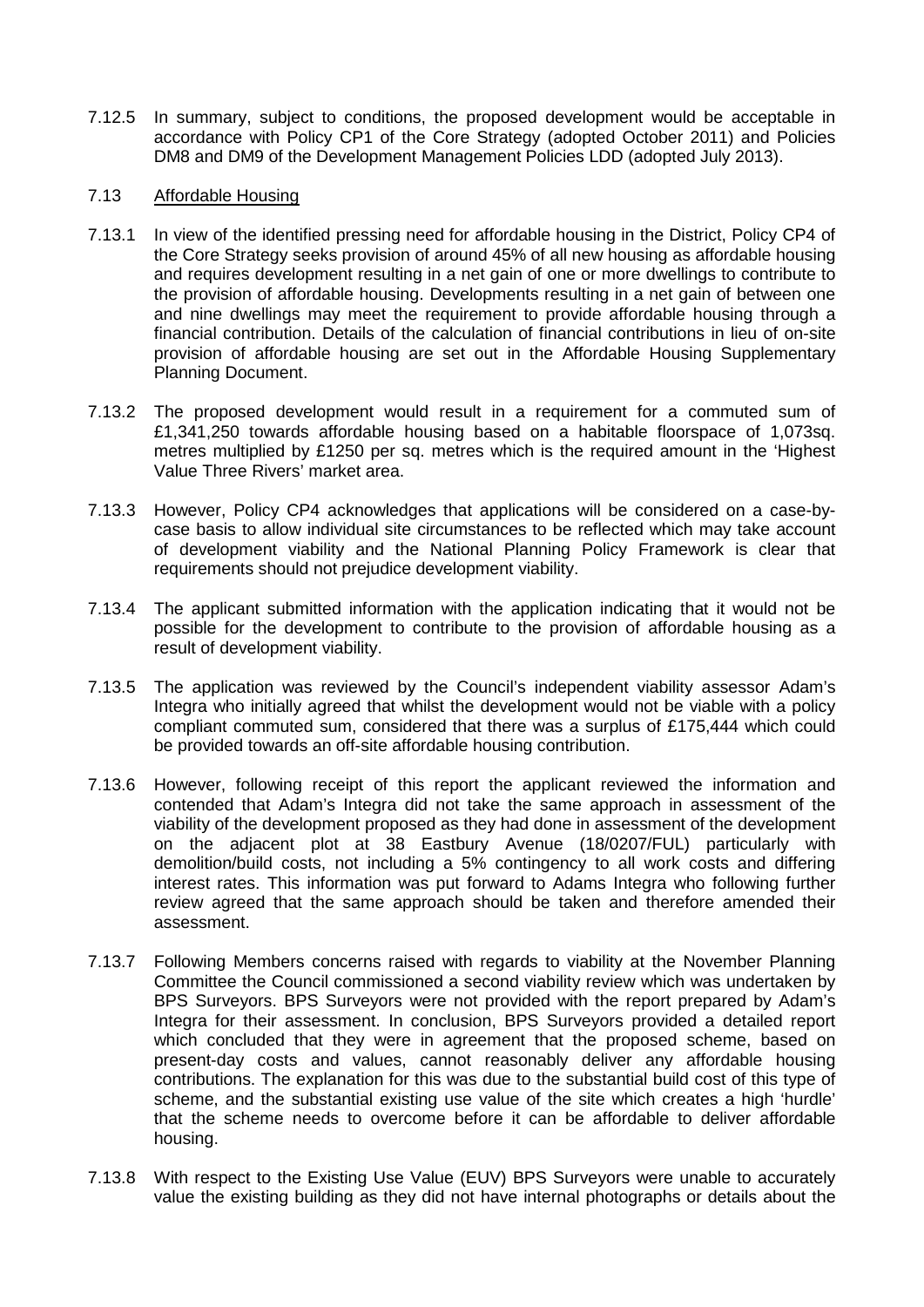original dwellings condition. They noted that there are a wide range of prices achieved for five-bed dwellings in the area, and the EUV provided within the applicant's viability report was not unrealistic for a house of this size, which is on a good quality road and has an excellent garden. Whilst some of the comparable evidence does suggest that marginally lower EUV is likely to be achieved, only a marginal reduction is realistic. BPS Surveyors considered a sale of the proposed (on an EUV basis, excluding hope value) at lower price than stated by the applicant to be highly unlikely, therefore it is apparent that a large enough reduction to overcome the viability deficit cannot be justified.

- 7.13.9 With regard to build costs, they have been estimated using BCIS average tender prices. No detailed cost plan has been provided. BICS rate applied is the Upper Quartile, which BPS Surveyors consider is suitable given that these will be fairly upmarket apartments.
- 7.13.10 As a result, based on the site circumstances it is not considered that the proposed development would be viable if required to contribute to affordable housing.
- 7.13.11 Notwithstanding the above, BPS Surveyors commented in their report that residual valuations are highly sensitive to changes in costs and values over time, therefore they recommended that the Council considers seeking agreement with the applicant to a deferred contributions mechanism, based on outturn costs and values, so that if improvements in viability result in a profit surplus being generated, this can trigger the payment of affordable housing contributions. As such, any consent will be subject to the completion of a Section 106 Agreement securing a review mechanism.

### 7.14 Infrastructure Contributions

7.14.1 Policy CP8 of the Core Strategy requires development to make adequate contribution to infrastructure and services. The Three Rivers Community Infrastructure Levy (CIL) was adopted in February 2015 and came into force on 1 April 2015. CIL is therefore applicable to this scheme. The Charging Schedule sets out that the application site is within 'Area A' within which the charge per sqm of residential development is £180.

### **8. Recommendation**

- 8.1 That the decision be delegated to the Director of Community and Environmental Services to consider any representations received to GRANT PLANNING PERMISSION subject to the following conditions and subject to the completion of a Section 106 Agreement:
- C1 The development hereby permitted shall be begun before the expiration of three years from the date of this permission.

Reason: In pursuance of Section 91(1) of the Town and Country Planning Act 1990 and as amended by the Planning and Compulsory Purchase Act 2004.

C2 The development hereby permitted shall be carried out in accordance with the following approved plans: 398Q/2, 398Q/3, 398Q/4, 398Q/6, 18 FEAN E1 REV-D, 18 FEAN P1 REV-C, 18 FEAN P2 REV-D, 18 FEAN P3 REV-F, 18 FEAN P4 REV-A, SL1A, SS01, SK12, 18 FEAN SP1 REV-I..

Reason: For the avoidance of doubt and in the proper interests of planning and in accordance with Policies PSP3, CP1, CP2, CP3, CP4, CP8, CP9, CP10 and CP12 of the Core Strategy (adopted October 2011) and Policies DM1, DM4, DM6, DM9, DM10, DM13 and Appendices 2 and 5 of the Development Management Policies LDD (adopted July 2013).

C3 The development shall not commence until full details of the proposed access arrangements onto the existing highway network have been submitted to and approved in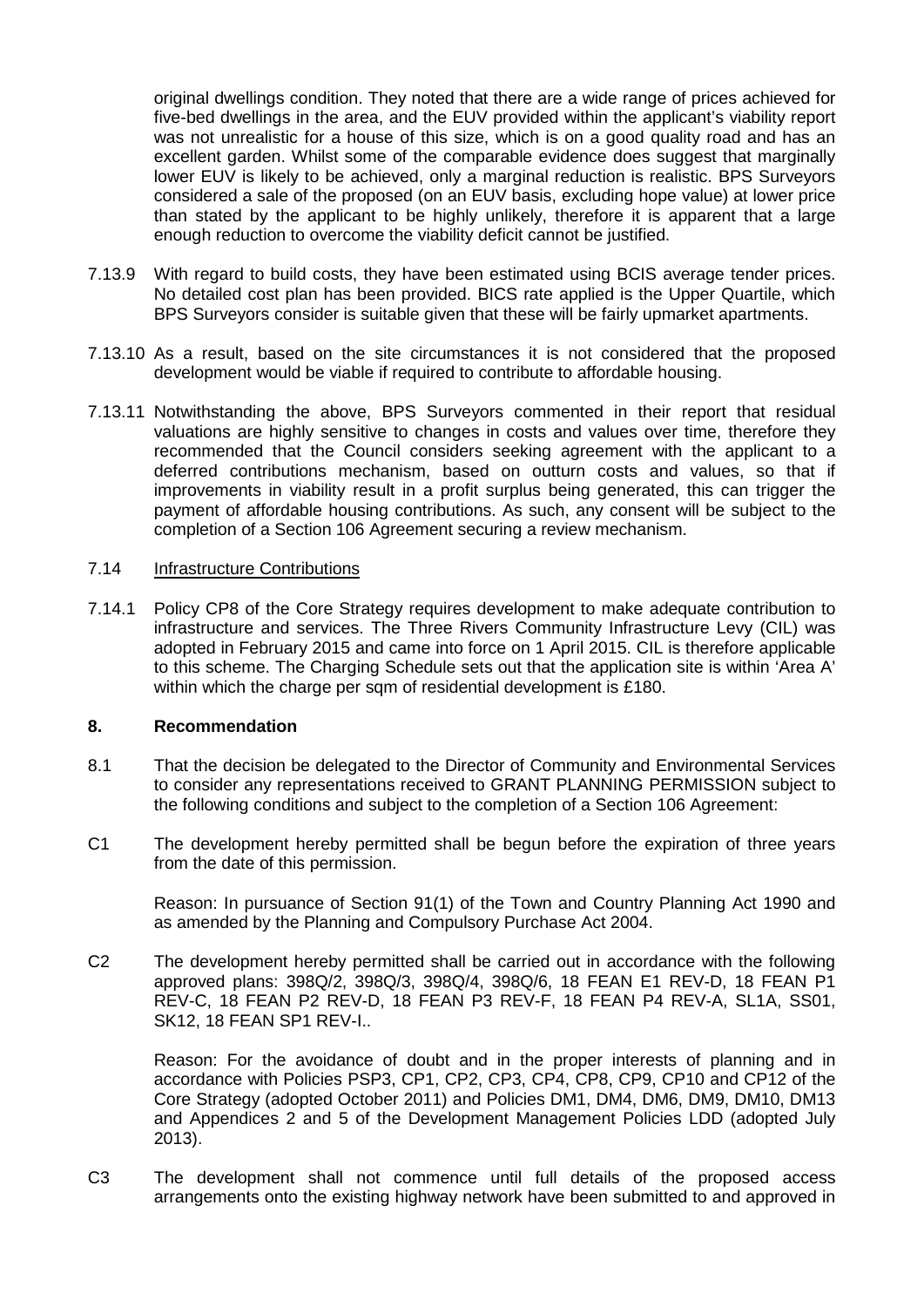writing by the Local Planning Authority. The details to be submitted should identify the following elements:

- A proposed access layout with radius kerbing and tactile paving to indicate the need for caution to pedestrians

- Vegetation clearance works adjacent to the highway boundaries to deliver safe vehicular and pedestrian movements between the site and the main road network

- The kerbing and footway works required to return the existing access to footway

The development shall thereafter be carried out in accordance with the approved details.

Reason: This is a pre-commencement condition to minimise danger, obstruction and inconvenience to users of the highway in accordance with Policies CP1 and CP10 of the Core Strategy (adopted October 2011) and Policy DM13 and Appendix 5 of the Development Management Policies LDD (adopted July 2013).

C4 The development shall not commence until details of the proposed visibility splays measuring 2.4m x 43m (in accordance with the Roads in Hertfordshire design guide) have been submitted to and approved in writing by the Local Planning Authority. Land within the visibility splays shall thereafter be maintained at all times free of any obstruction between 0.6m and 2m above the level of the adjacent highway carriageway.

Reason: This is a pre-commencement condition to minimise danger, obstruction and inconvenience to users of the highway in accordance with Policies CP1 and CP10 of the Core Strategy (adopted October 2011) and Policy DM13 and Appendix 5 of the Development Management Policies LDD (adopted July 2013).

- C5 No development shall take place, including any works of demolition, until a Construction Method Statement has been submitted to and approved in writing by the Local Planning Authority. The Statement shall provide for:
	- i. parking of vehicles of site operatives and visitors
	- ii. construction of access arrangements including the routing of vehicles
	- iii. loading and unloading of plant and materials
	- iv. storage of plant and materials used in constructing the development
	- v. the erection and maintenance of security hoarding including decorative displays and facilities for public viewing, where appropriate
	- vi. wheel washing facilities
	- vii. measures to control the emission of dust and dirt during construction
	- viii. a scheme for recycling/disposing of waste resulting from demolition and construction works
	- ix. Details of any temporary refuse and recycling collection arrangements which ensure refuse and recycling collection access are available to all occupied properties at each stage of the works.

The approved Construction Method Statement shall be adhered to throughout the construction period.

Reason: This condition is a pre commencement condition in the interests of highway safety and convenience in accordance with Policies CP1 and CP10 of the Core Strategy (adopted October 2011) and Policy DM10 of the Development Management Policies LDD (adopted July 2013).

C6 The development shall not commence until there has been submitted to and approved in writing by the Local Planning Authority a scheme of hard and soft landscaping, which shall include the location of all existing trees and hedgerows affected by the proposed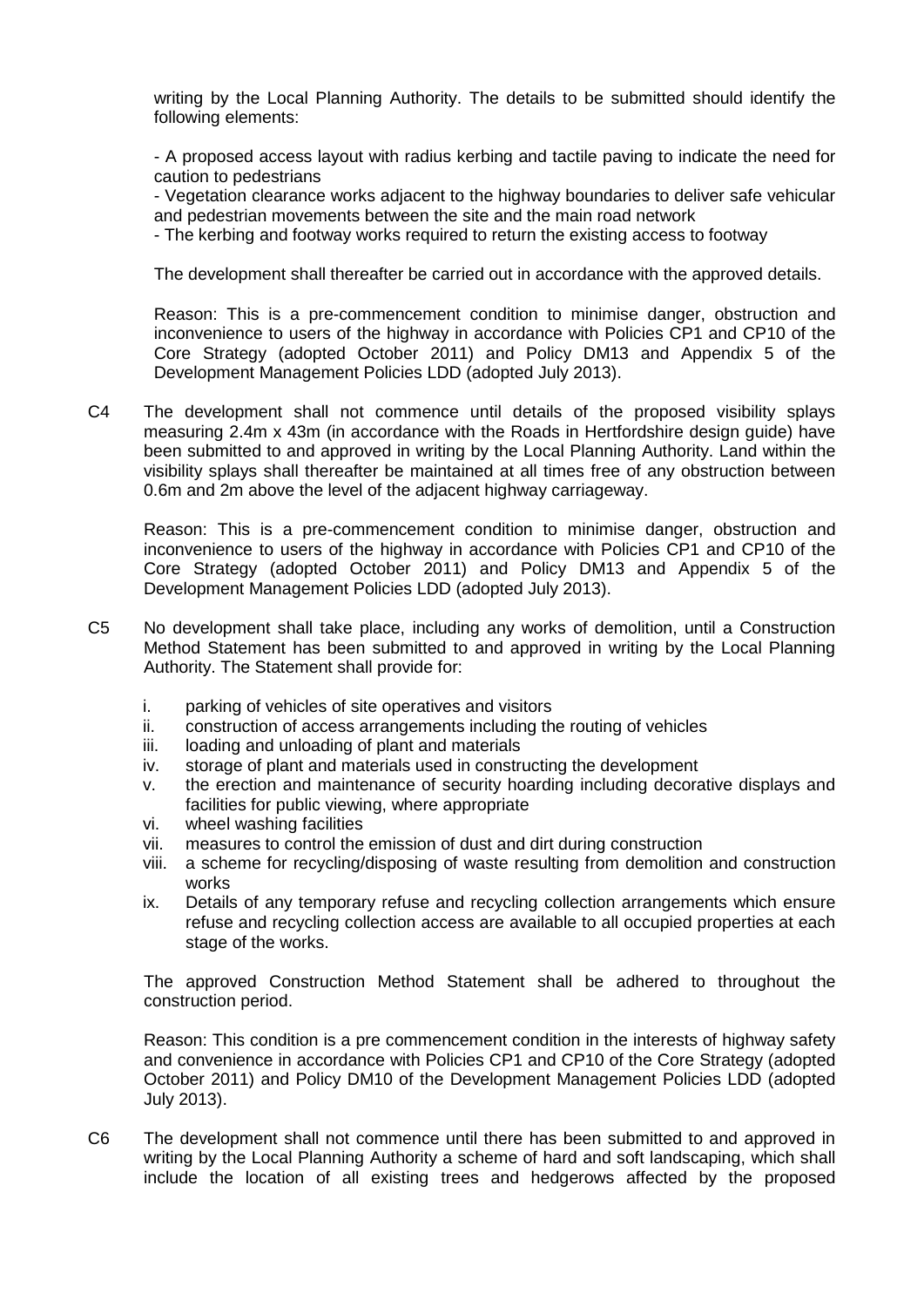development, and details of those to be retained, together with a scheme detailing measures for their protection in the course of development.

All hard landscaping works required by the approved scheme shall be carried out and completed prior to the first occupation of the development hereby permitted. All soft landscaping works required by the approved scheme shall be carried out in accordance with a programme to be agreed before development commences and shall be maintained including the replacement of any trees or plants which die are removed or become seriously damaged or diseased in the next planting season with others of a similar size or species, for a period for five years from the date of the approved scheme was completed.

Reason: This condition is a pre commencement condition in the interests of visual amenity in accordance with Policies CP1 and CP12 of the Core Strategy (adopted October 2011) and Policy DM6 of the Development Management Policies LDD (adopted July 2013).

C7 The development permitted by this planning permission shall be carried out in accordance with the approved SuDS Statement carried out by EAS, Job No. 1687, Revision Draft 2, dated 28/06/2018 and the additional information provided in a letter prepared by EAS dated 19 September 2018, and the following mitigation measures detailed within the FRA:

1. Providing attenuation to ensure no increase in surface water run-off volumes for all rainfall events up to and including the 1 in 100 year + 40% for climate change event.

2. Implementing appropriate drainage strategy based on attenuation and discharge into Thames Water surface water sewer including SuDS features as indicated on drawing no SK02 Rev.2 – SuDS Proposed Layout.

3. Limiting surface water discharge off the site at a maximum allowable rate of 0.9 l/s for the 1 in 100 year plus 40% for climate change event.

The mitigation measures shall be fully implemented prior to occupation and subsequently in accordance with the timing / phasing arrangements embodied within the scheme, or within any other period as may subsequently be agreed, in writing, by the local planning authority.

Reason: To prevent flooding by ensuring the satisfactory disposal and storage of surface water from the site and to reduce the risk of flooding to the proposed development and future occupants in accordance with Policies CP1 and CP12 of the Core Strategy (adopted October 2011) and Policy DM8 of the Development Management Policies LDD (adopted July 2013).

C8 No development shall take place until the final design of the drainage scheme is completed and sent to the LPA for approval. The scheme shall include;

1. Detailed engineered drawings of the proposed SuDS features including their size, volume, depth and any inlet and outlet features including any connecting pipe runs.

2. Exceedance flow paths for surface water for events greater than the 1 in 100 year + climate change.

3. Final detailed maintenance and management plan to include arrangements for adoption and any other arrangements to secure the operation of the scheme throughout its lifetime.

The development shall thereafter be carried out in accordance with the approved scheme.

Reason: This is pre-commencement condition to prevent the increased risk of flooding, both on and off site in accordance with Policies CP1 and CP12 of the Core Strategy (adopted October 2011) and Policy DM8 of the Development Management Policies LDD (adopted July 2013).

C9 No development or other operation shall commence on site until a method statement, prepared in accordance with BS5837, has been submitted to and approved in writing by the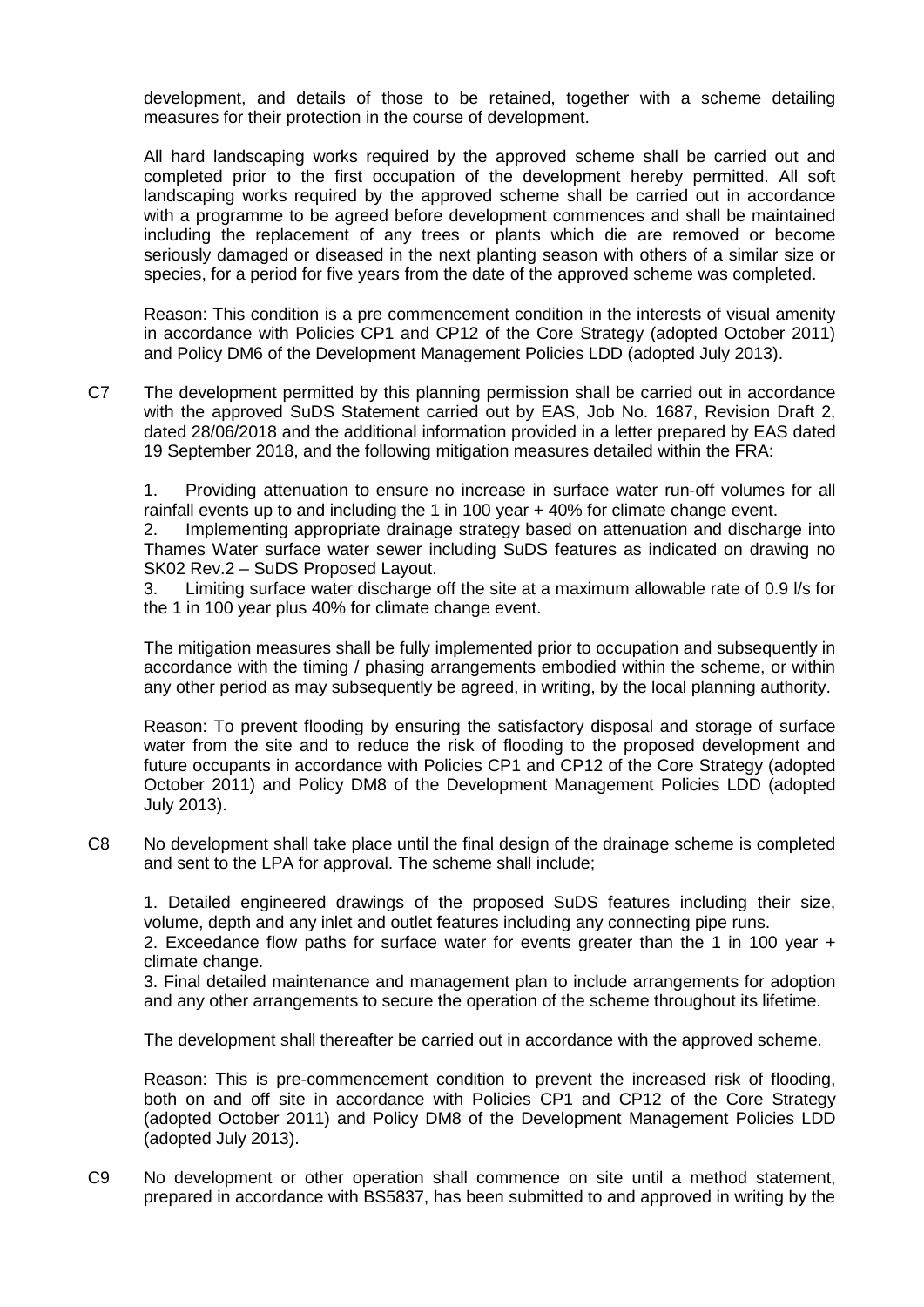Local Planning Authority. This method statement shall include details of timetables of works, method of demolition, site supervision and monitoring, importation and storage of building materials on the site, details and depths of underground service routes, methods of excavation and construction methods, in particular where they lie close to trees. The construction methods to be used shall ensure the retention and protection of trees, shrubs and hedges growing on or adjacent to the site. The development shall only be implemented in accordance with the approved method statement.

The fencing or other works which are part of the approved scheme shall not be moved or removed, temporarily or otherwise, until all works including external works have been completed and all equipment, machinery and surplus materials removed from the site, unless the prior approval of the Local Planning Authority has first been sought and obtained.

Reason: This is a pre-commencement condition to protect the visual amenities of the trees, area and to meet the requirements of Policies CP1, CP10 and CP12 of the Core Strategy (adopted October 2011) and Policy DM6 of the Development Management Policies LDD (adopted July 2013).

C10 Prior to the commencement of above ground works, plans and details of the photovoltaic panels shall be submitted to and approved in writing by the Local Planning Authority. The approved details and energy saving measures detailed within the submitted Energy Statement shall be implemented prior to occupation of the development and permanently maintained thereafter.

Reason: To ensure that the development meets the requirements of Policy CP1 of the Core Strategy (adopted October 2011) and Policy DM4 of the Development Management Policies LDD (adopted July 2013) and to ensure that the development makes as full a contribution to sustainable development as possible.

C11 Before any building operations above ground level hereby permitted are commenced, samples and details of the proposed external materials shall be submitted to and approved in writing by the Local Planning Authority and no external materials shall be used other than those approved.

Reason: To prevent the building being constructed in inappropriate materials in accordance with Policies CP1 and CP12 of the Core Strategy (adopted October 2011) and Policy DM1 and Appendix 2 of the Development Management Policies LDD (adopted July 2013).

C12 Prior to the first occupation of the development hereby approved, a landscape management plan, including long term design objectives, management responsibilities, timescales and maintenance schedules for all landscape areas, shall be submitted to and approved in writing by the Local Planning Authority. The landscape management plan shall be carried out as approved.

Reason: In order to ensure that the approved landscaping is satisfactorily maintained, in accordance with Policies CP1 and CP12 of the Core Strategy (adopted October 2011) and Policy DM6 of the Development Management Policies LDD (adopted July 2013).

C13 Prior to the first occupation of the development hereby permitted, details (including the position, height, design and intensity) of all external lighting to be installed on the site or affixed to the building shall be submitted to and approved in writing by the Local Planning Authority. The lighting shall be installed in accordance with the approved details before the occupation of the building.

Reason: To maintain wildlife habitat and in the interests of visual amenity and to meet the requirements of Policies CP1, CP9 and CP12 of the Core Strategy (adopted October 2011)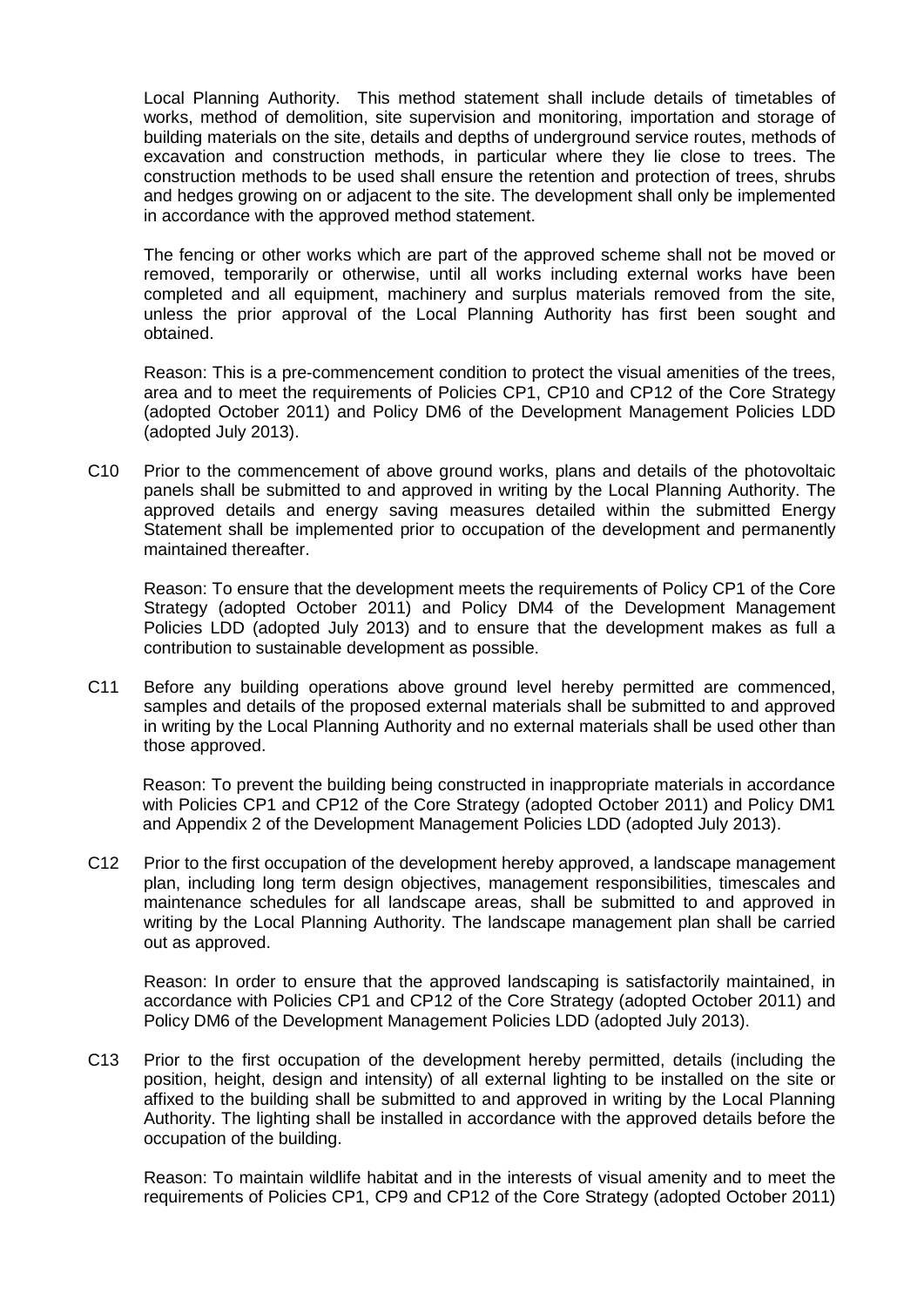and Policies DM6 and DM9 of the Development Management Policies LDD (adopted July 2013).

C14 Prior to the first occupation of the development hereby permitted the first floor and second floor window(s) in the east and west flank elevations facing 34 and 38 Eastbury Avenue; shall be fitted with purpose made obscured glazing and shall be top level opening only at 1.7m above the floor level of the room in which the window is installed. The window(s) shall be permanently retained in that condition thereafter.

Reason: To safeguard the amenities of the occupiers of neighbouring residential properties in accordance with Policies CP1 and CP12 of the Core Strategy (adopted October 2011) and Policy DM1 and Appendix 2 of the Development Management Policies LDD (adopted July 2013).

C15 The rooflights hereby permitted shall be positioned at a minimum internal cill height of 1.7m above the internal floor level.

Reason: To safeguard the amenities of the occupiers of neighbouring residential properties in accordance with Policies CP1 and CP12 of the Core Strategy (adopted October 2011) and Policy DM1 and Appendix 2 of the Development Management Policies LDD (adopted July 2013).

C16 Prior to occupation of flats 7, 8 and 9 details of screening to a height of 1.8m as measured from the surface of the rear balconies to be erected to the flanks of the rear balconies shall be submitted to and approved in writing by the Local Planning Authority. The screening shall be erected prior to occupation in accordance with the approved details, and maintained as such thereafter.

Reason: To safeguard the amenities of the occupiers of neighbouring residential properties in accordance with Policies CP1 and CP12 of the Core Strategy (adopted October 2011) and Policy DM1 and Appendix 2 of the Development Management Policies LDD (adopted July 2013).

C17 Prior to first occupation of the development hereby permitted, a plan indicating the positions, design, materials and type of boundary treatment to be erected on the site shall be submitted to and approved in writing by the Local Planning Authority. The boundary treatment shall be erected prior to occupation in accordance with the approved details and shall be permanently maintained as such thereafter.

Reason: To ensure that appropriate boundary treatments are proposed to safeguard the amenities of neighbouring properties and the character of the locality in accordance with Policies CP1 and CP12 of the Core Strategy (adopted October 2011) and Policy DM1 and Appendix 2 of the Development Management Policies LDD (adopted July 2013).

C18 A parking management plan, including details of the allocation of vehicle parking spaces and cycle storage spaces within the development and long term management responsibilities and maintenance schedules for all communal parking areas, shall be submitted to and approved in writing by the Local Planning Authority prior to the occupation of the development hereby approved. The parking management plan shall be carried out in accordance with the approved details thereafter.

Reason: To ensure that satisfactory off-street parking is provided within the development so as not to prejudice the free flow of traffic and in the interests of highway safety on neighbouring highways in accordance with Policies CP1, CP10 and CP12 of the Core Strategy (adopted October 2011) and Policy DM13 and Appendix 5 of the Development Management Policies LDD (adopted July 2013).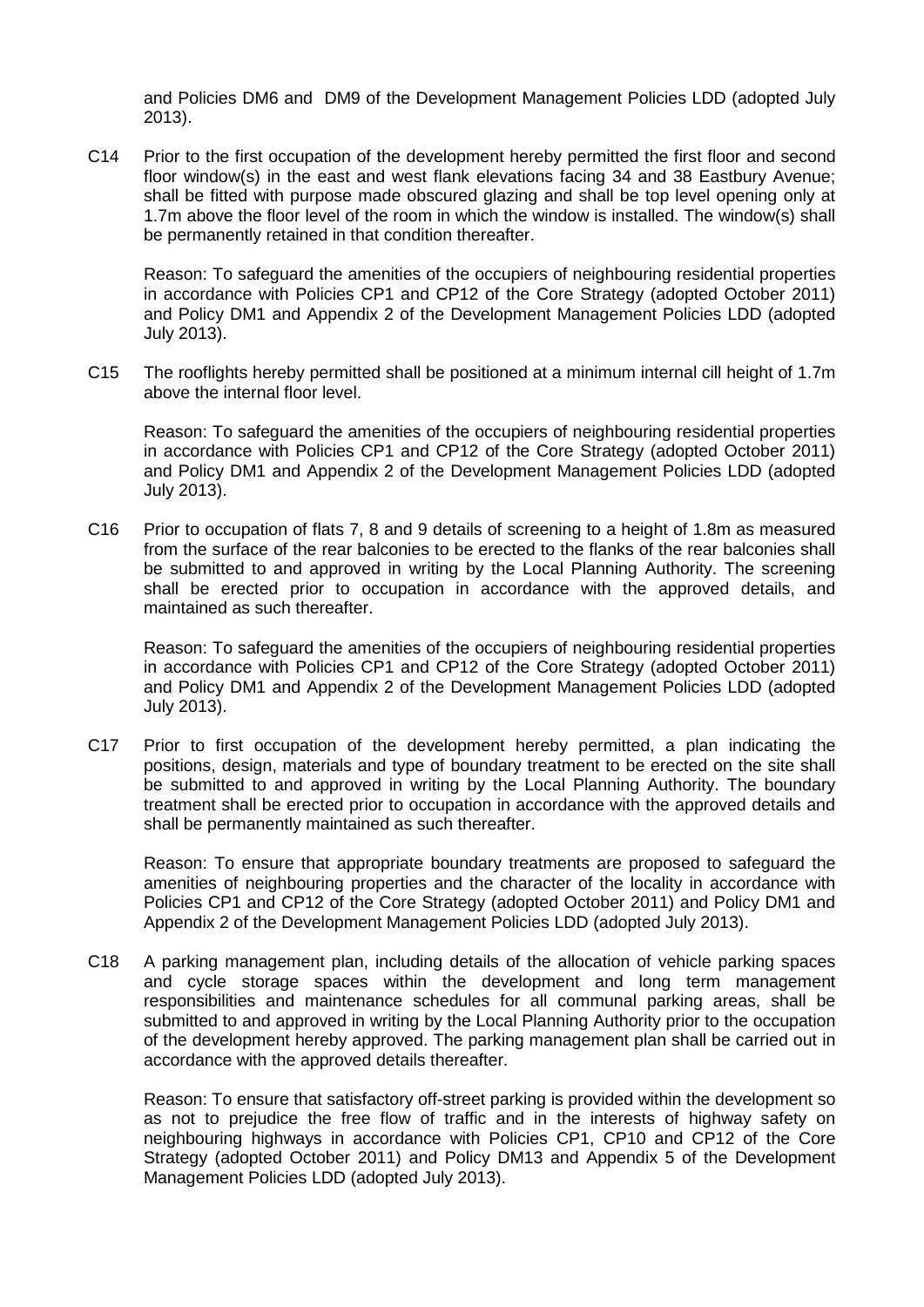C19 Notwithstanding the provisions of the Town and Country Planning (General Permitted Development) Order 2015 (or any other revoking and re-enacting that order with or without modification), no windows/dormer windows or similar openings [other than those expressly authorised by this permission] shall be constructed in the flank elevations of the building hereby approved.

Reason: To safeguard the residential amenities of neighbouring properties in accordance with Policies CP1 and CP12 of the Core Strategy (adopted October 2011) and Policy DM1 and Appendix 2 of the Development Management Policies LDD (adopted July 2013).

### **8.2 Informatives**

I1 With regard to implementing this permission, the applicant is advised as follows:

All relevant planning conditions must be discharged prior to the commencement of work. Requests to discharge conditions must be made by formal application. Fees are £116 per request (or £34 where the related permission is for extending or altering a dwellinghouse or other development in the curtilage of a dwellinghouse). Please note that requests made without the appropriate fee will be returned unanswered.

There may be a requirement for the approved development to comply with the Building Regulations. Please contact Hertfordshire Building Control (HBC) on 0208 207 7456 or at buildingcontrol@hertfordshirebc.co.uk who will be happy to advise you on building control matters and will protect your interests throughout your build project by leading the compliance process. Further information is available at www.hertfordshirebc.co.uk.

Community Infrastructure Levy (CIL) - Your development may be liable for CIL payments and you are advised to contact the CIL Officer for clarification with regard to this. It is a requirement under Regulation 67 (1), Regulation 42B(6) (in the case of residential annexes or extensions), and Regulation 54B(6) for self-build housing) of The Community Infrastructure Levy Regulations 2010 (As Amended) that a Commencement Notice (Form 6) is submitted to Three Rivers District Council as the Collecting Authority no later than the day before the day on which the chargeable development is to be commenced. DO NOT start your development until the Council has acknowledged receipt of the Commencement Notice. Failure to do so will mean you will lose the right to payment by instalments (where applicable), lose any exemptions already granted, and a surcharge will be imposed.

Care should be taken during the building works hereby approved to ensure no damage occurs to the verge or footpaths during construction. Vehicles delivering materials to this development shall not override or cause damage to the public footway. Any damage will require to be made good to the satisfaction of the Council and at the applicant's expense.

Where possible, energy saving and water harvesting measures should be incorporated. Any external changes to the building which may be subsequently required should be discussed with the Council's Development Management Section prior to the commencement of work.

I2 The applicant is reminded that the Control of Pollution Act 1974 allows local authorities to restrict construction activity (where work is audible at the site boundary). In Three Rivers such work audible at the site boundary, including deliveries to the site and running of equipment such as generators, should be restricted to 0800 to 1800 Monday to Friday, 0900 to 1300 on Saturdays and not at all on Sundays and Bank Holidays.